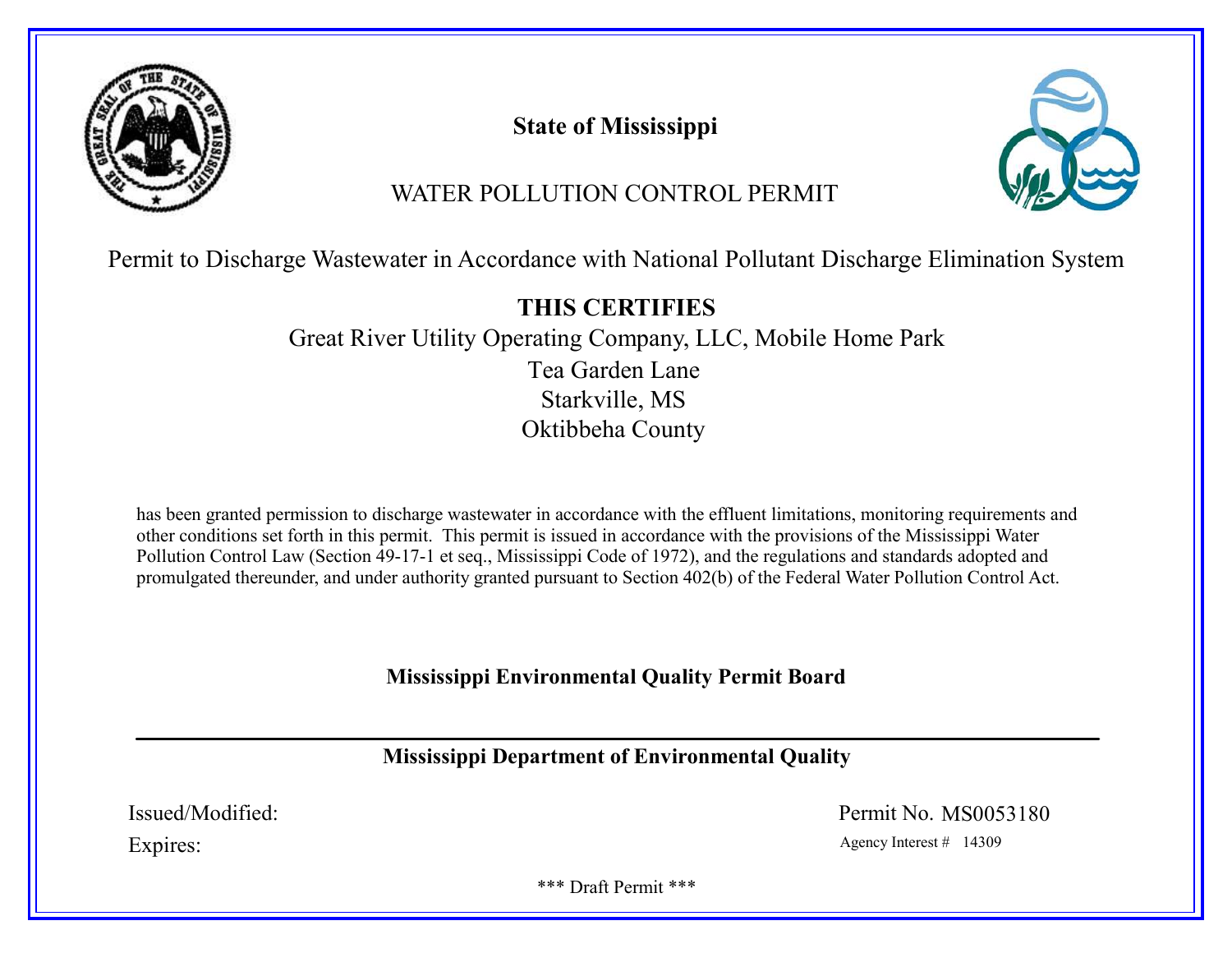# **Table of Contents**

| <b>Other Relevant Documents:</b>               |
|------------------------------------------------|
| Commercial NPDES Application<br>As Built Plans |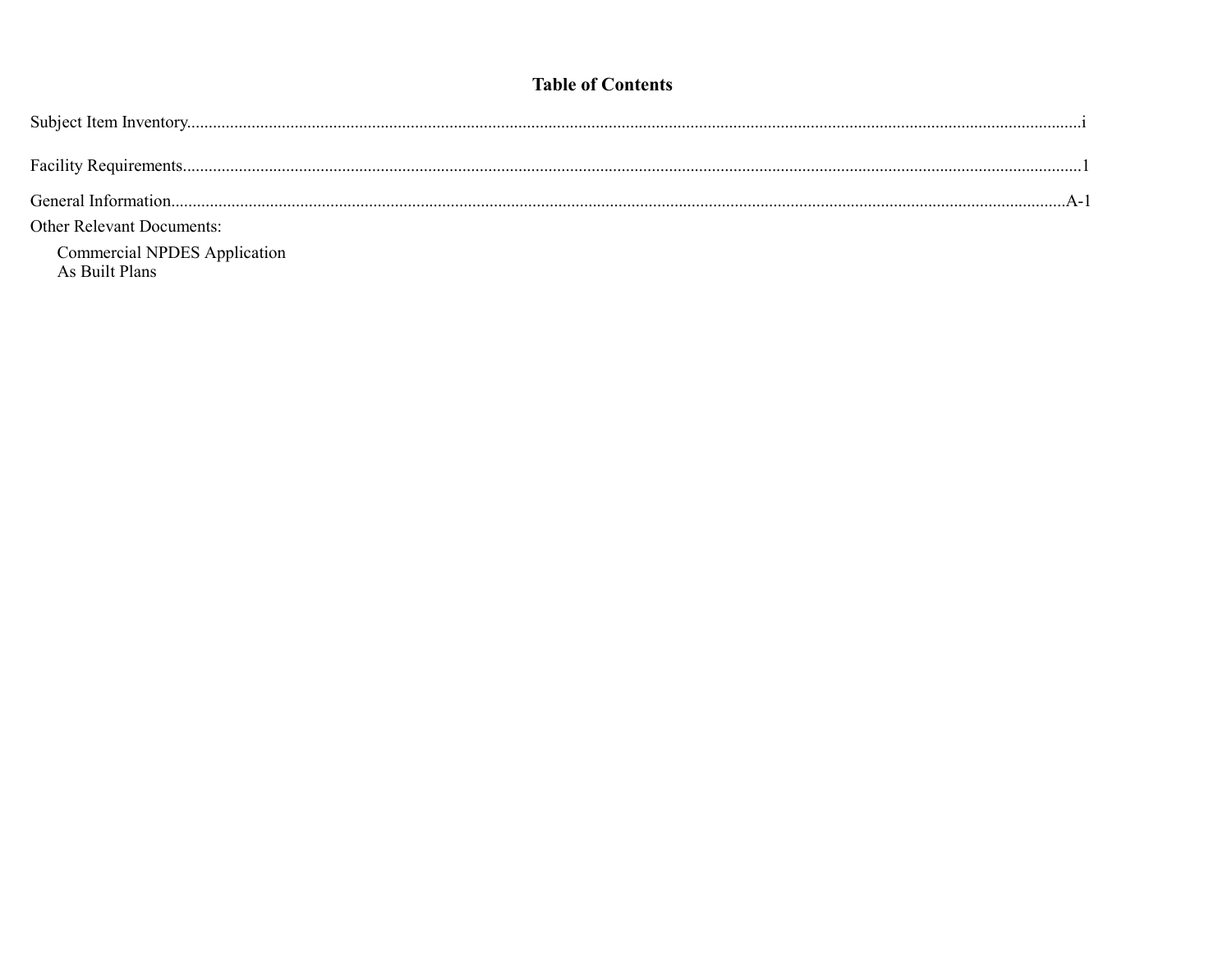#### Permit Number:MS0053180 Activity ID No.: PER20220001 Great River Utility Operating Company, LLC, Mobile Home Park Subject Item Inventory

## Subject Item Inventory:

| ID          | <i>Designation</i> | Description                                 |
|-------------|--------------------|---------------------------------------------|
| AI14309     |                    |                                             |
| <b>RPNT</b> | MS0053180 - 001    | Outfall 001 (Domestic Wastewater Discharge) |

### Receiving Stream Relationships:

| <b>Subject Item</b>                               | Relationship    | <b>Receiving Stream</b> |
|---------------------------------------------------|-----------------|-------------------------|
| AI 14309                                          | Discharges Into | Unnamed Tributary of    |
|                                                   | Then Into       | Hollis Creek            |
| RPNT1 Outfall 001 (Domestic Wastewater Discharge) | Discharges Into | Unnamed Tributary of    |
|                                                   | Then Into       | Hollis Creek            |

| <b>KEY</b>                            |                                                |
|---------------------------------------|------------------------------------------------|
| $ACT = Activity$                      | $AI = Agency Interest$                         |
| $AREA = Area$                         | $CAFO =$ Concentrated Animal Feeding Operation |
| $\text{CONT} = \text{Control Device}$ | $EQPT = Equipment$                             |
| $IA = Insignificant Activity$         | $IMPD = Impoundment$                           |
| $MAFO = Animal Feeding Operation$     | $PCS = PCs$                                    |
| $RPNT = Release Point$                | $TRMT = Treatment$                             |
| $WDPT = Without$ Withdrawal Point     |                                                |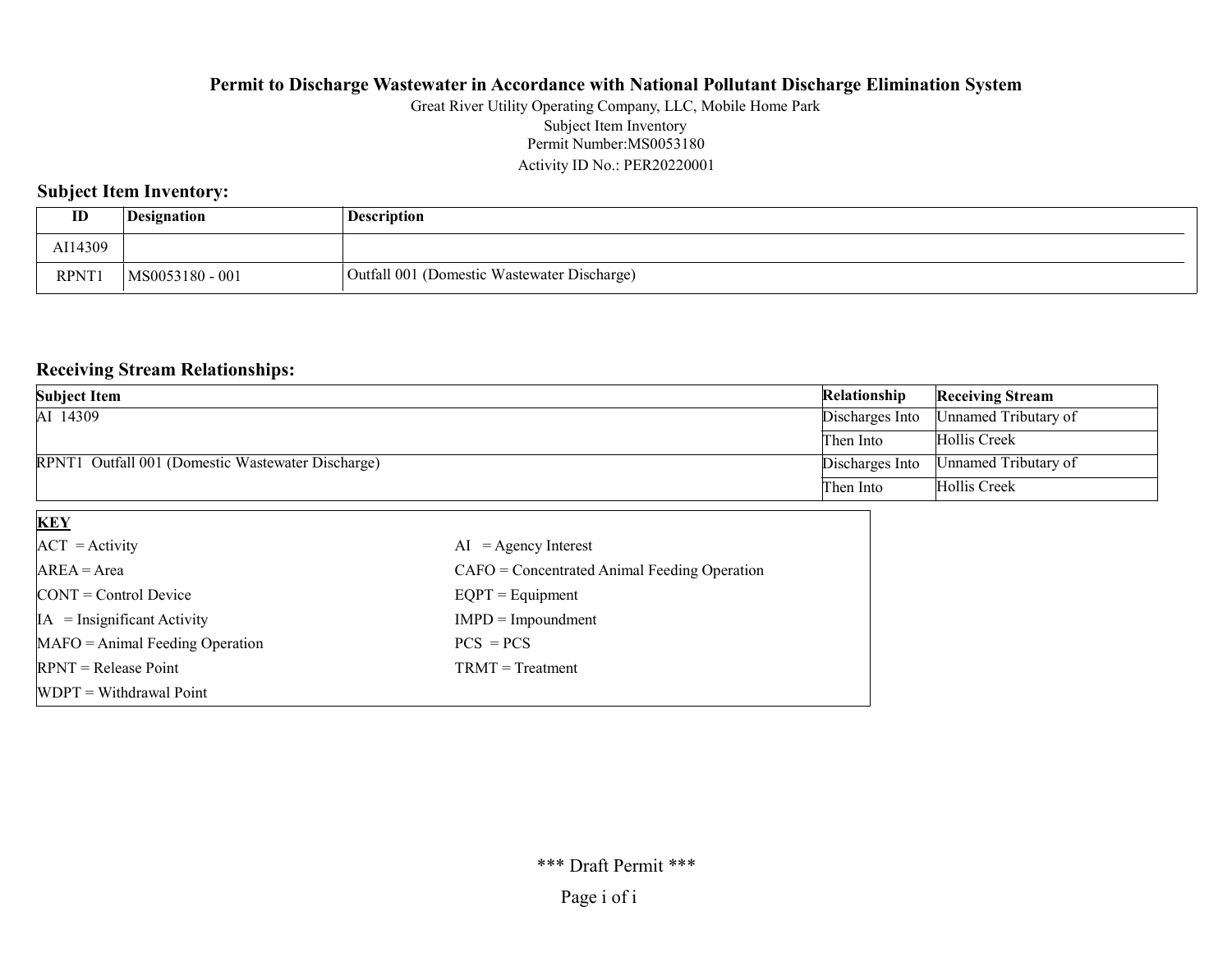# EFFLUENT LIMITATIONS AND MONITORING REQUIREMENTS

#### Outfall 001 (Domestic Wastewater Discharge) Subject Item:

RPNT0000000001: MS0053180 - 001

Such discharges shall be limited and monitored by the permittee as specified below:

|                                                                             |                                         |                                                       | <b>Discharge Limitations</b>                | <b>Monitoring Requirements</b>       |                                         |                                      |                                    |                  |                           |                     |
|-----------------------------------------------------------------------------|-----------------------------------------|-------------------------------------------------------|---------------------------------------------|--------------------------------------|-----------------------------------------|--------------------------------------|------------------------------------|------------------|---------------------------|---------------------|
| <b>Parameter</b>                                                            | Quantity /<br><b>Loading</b><br>Average | <b>Quantity</b> /<br><b>Loading</b><br><b>Maximum</b> | Quantity/<br><b>Loading</b><br><b>Units</b> | Quality /<br>Conc.<br><b>Minimum</b> | Quality<br>Conc.<br>Average             | Quality /<br>Conc.<br><b>Maximum</b> | Quality /<br>Conc.<br><b>Units</b> | <b>Frequency</b> | <b>Sample Type</b>        | <b>Which Months</b> |
| <b>Chlorine</b> , total residual<br><b>Effluent</b>                         | ******                                  | ******                                                | ******                                      | ******                               | .011<br>Maximum<br>Monthly<br>Average   | .019<br>Daily<br>Maximum             | mg/L                               | Weekly           | Grab Sampling             | Jan-Dec             |
| E coli<br><b>Effluent</b>                                                   | ******                                  | ******                                                | ******                                      | ******                               | 126<br>Maximum<br>Monthly<br>Average    | 410<br>Daily<br>Maximum              | # of<br>colonies/100<br>ml         | Annually         | Grab Sampling             | Jan-Dec             |
| Flow<br><b>Effluent</b>                                                     | 0.03<br>Maximum<br>Monthly<br>Average   | ******                                                | Million<br>Gallons per<br>Day               | ******                               | ******                                  | ******                               | ******                             | Weekly           | Instantaneous<br>Sampling | Jan-Dec             |
| <b>Nitrogen</b> (Total)<br><b>Effluent</b>                                  | Report<br>Maximum<br>Monthly<br>Average | Report<br>Daily<br>Maximum                            | pounds per<br>day                           | ******                               | Report<br>Maximum<br>Monthly<br>Average | Report<br>Daily<br>Maximum           | mg/L                               | Annually         | Grab Sampling             | Jan-Dec             |
| Oxygen Demand,<br>biochemical, 5-day<br>$(20$ degrees C)<br><b>Effluent</b> | 7.5<br>Maximum<br>Monthly<br>Average    | 11.25<br>Daily<br>Maximum                             | pounds per<br>day                           | ******                               | 30<br>Maximum<br>Monthly<br>Average     | 45<br>Daily<br>Maximum               | mg/L                               | Annually         | Grab Sampling             | Jan-Dec             |
| pH<br><b>Effluent</b>                                                       | ******                                  | ******                                                | ******                                      | 6.0<br>Minimum                       | ******                                  | 9.0<br>Maximum                       | <b>SU</b>                          | Annually         | Grab Sampling             | Jan-Dec             |
| <b>Phosphorus (Total)</b><br><b>Effluent</b>                                | Report<br>Maximum<br>Monthly<br>Average | Report<br>Daily<br>Maximum                            | pounds per<br>day                           | ******                               | Report<br>Maximum<br>Monthly<br>Average | Report<br>Daily<br>Maximum           | mg/L                               | Annually         | Grab Sampling             | Jan-Dec             |
| <b>Solids (Total Suspended)</b><br><b>Effluent</b>                          | 23<br>Maximum<br>Monthly<br>Average     | 23<br>Daily<br>Maximum                                | pounds per<br>day                           | ******                               | 90<br>Maximum<br>Monthly<br>Average     | 90<br>Daily<br>Maximum               | mg/L                               | Annually         | Grab Sampling             | Jan-Dec             |

Limits and Monitoring 1 of 2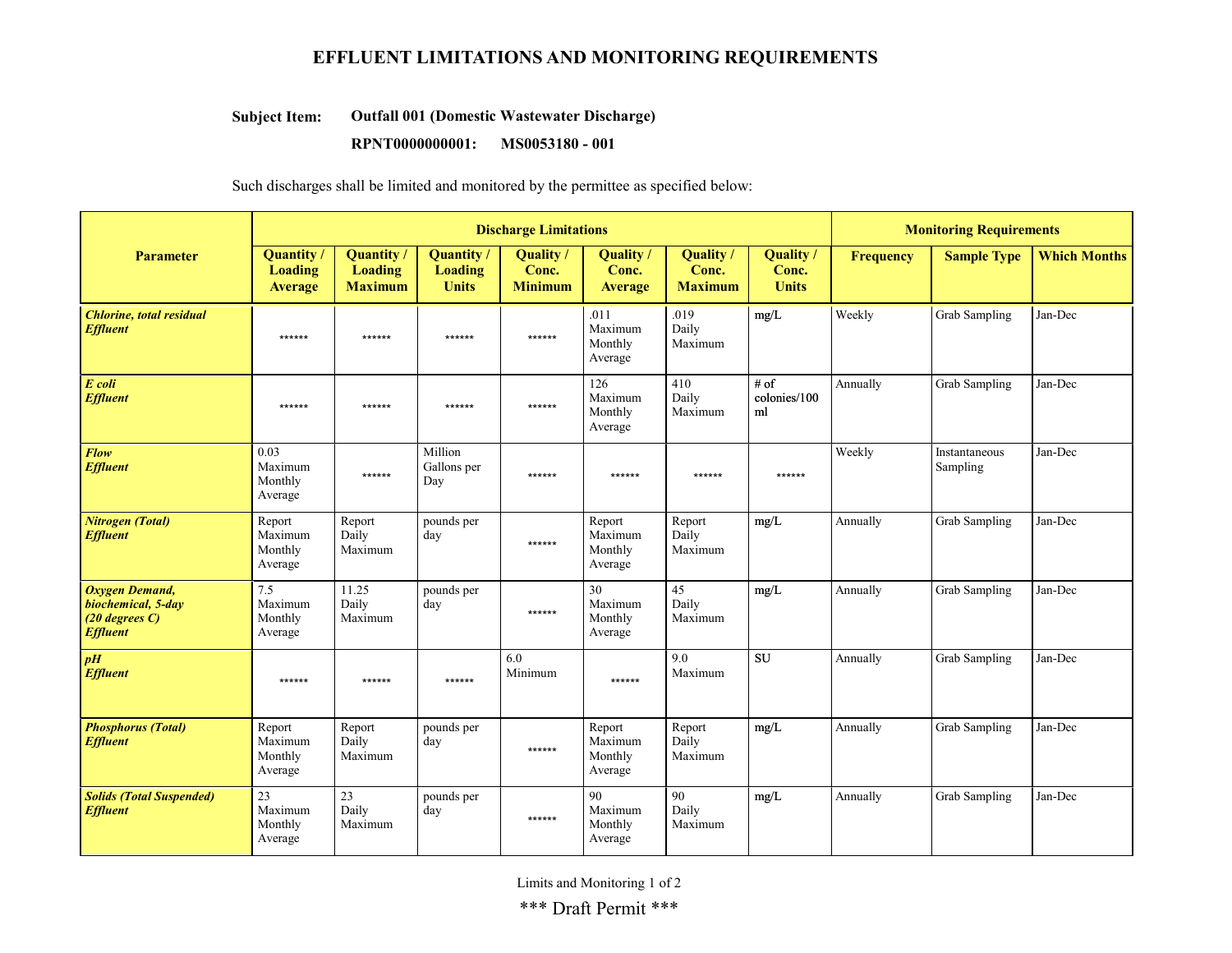# EFFLUENT LIMITATIONS AND MONITORING REQUIREMENTS

#### Outfall 001 (Domestic Wastewater Discharge) Subject Item:

#### RPNT0000000001: MS0053180 - 001

Such discharges shall be limited and monitored by the permittee as specified below:

|                                                                           | <b>Discharge Limitations</b>            |                                       |                                                   |                                      |                                         |                                      |                                    | <b>Monitoring Requirements</b> |                    |                     |
|---------------------------------------------------------------------------|-----------------------------------------|---------------------------------------|---------------------------------------------------|--------------------------------------|-----------------------------------------|--------------------------------------|------------------------------------|--------------------------------|--------------------|---------------------|
| <b>Parameter</b>                                                          | Quantity/<br>Loading<br><b>Average</b>  | Quantity<br>Loading<br><b>Maximum</b> | <b>Quantity</b><br><b>Loading</b><br><b>Units</b> | Quality /<br>Conc.<br><b>Minimum</b> | Quality /<br>Conc.<br><b>Average</b>    | Quality /<br>Conc.<br><b>Maximum</b> | Quality /<br>Conc.<br><b>Units</b> | <b>Frequency</b>               | <b>Sample Type</b> | <b>Which Months</b> |
| <b>Ammonia Nitrogen, Total</b><br>(as N)<br><b>Effluent</b><br>[Phase II] | 14<br>Maximum<br>Monthly<br>Average     | 19<br>Daily<br>Maximum                | pounds per<br>day                                 | ******                               | Maximum<br>Monthly<br>Average           | 3<br>Daily<br>Maximum                | mg/L                               | Annually                       | Grab Sampling      | Jan-Dec             |
| Oxygen, dissolved<br><b>Effluent</b><br>[Phase II]                        | Report<br>Maximum<br>Monthly<br>Average | Report<br>Daily<br>Maximum            | pounds per<br>day                                 | ******                               | Report<br>Maximum<br>Monthly<br>Average | Report<br>Daily<br>Maximum           | mg/L                               | Annually                       | Grab Sampling      | Jan-Dec             |
| Ammonia Nitrogen, Total<br>(as N)<br><b>Effluent</b><br>[Phase II]        | 0.34<br>Maximum<br>Monthly<br>Average   | 0.51<br>Daily<br>Maximum              | pounds per<br>day                                 | ******                               | 1.37<br>Maximum<br>Monthly<br>Average   | 2.10<br>Daily<br>Maximum             | mg/L                               | Annually                       | Grab Sampling      | Jan-Dec             |
| Oxygen, dissolved<br><b>Effluent</b><br>[Phase II]                        | ******                                  | ******                                | ******                                            | 6.0<br>Minimum                       | ******                                  | ******                               | mg/L                               | Annually                       | Grab Sampling      | Jan-Dec             |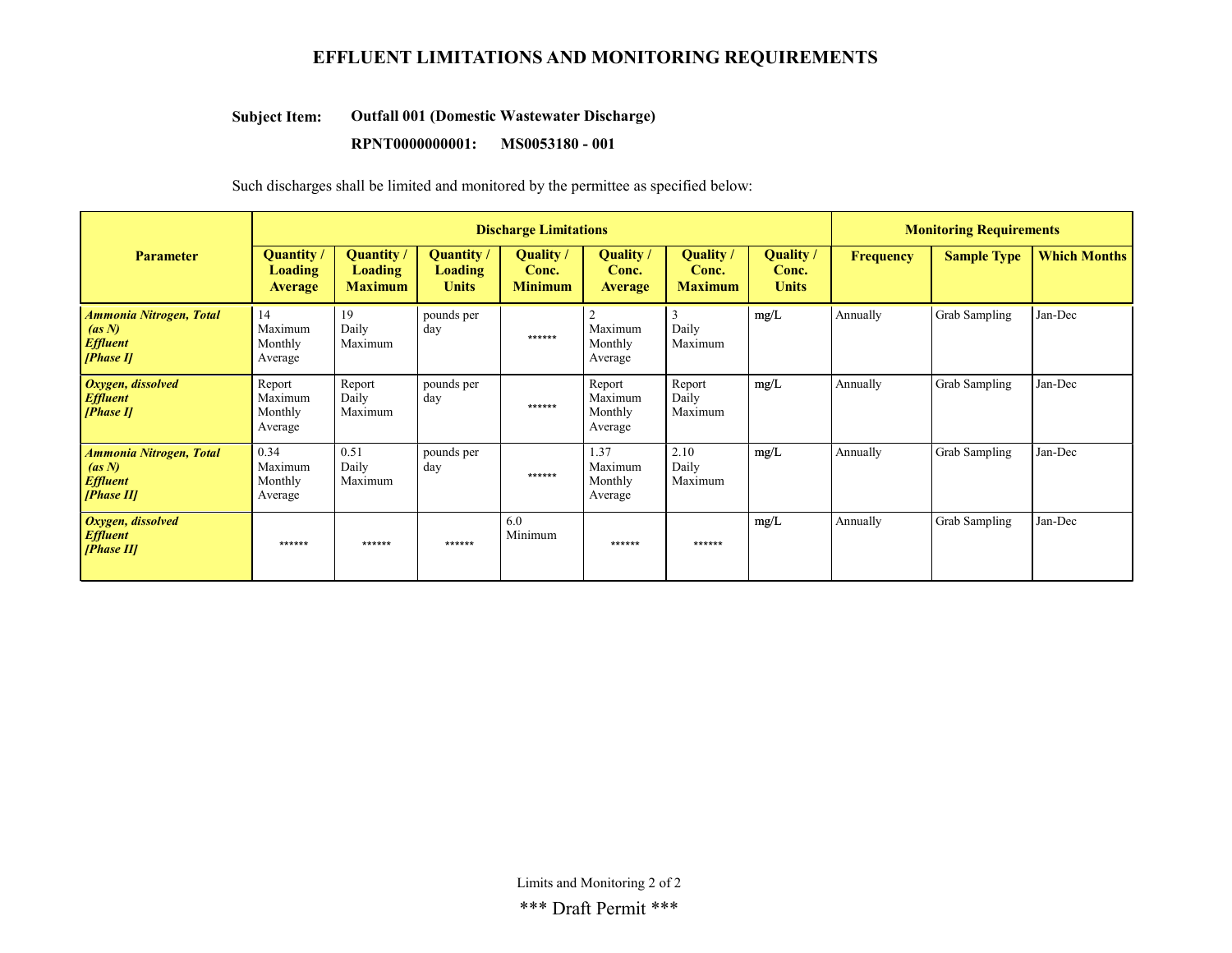Great River Utility Operating Company, LLC, Mobile Home Park Facility Requirements Permit Number:MS0053180 Activity ID No.: PER20220001

# AI0000014309:

Limitation Requirements:

| Condition<br>No. | Parameter | Condition                                                                                                                                                                                                                                                                                              |
|------------------|-----------|--------------------------------------------------------------------------------------------------------------------------------------------------------------------------------------------------------------------------------------------------------------------------------------------------------|
| $L-1$            |           | There shall be no discharge of floating solids or visible foam in other than trace amounts. [11 Miss. Admin. Code Pt. 6, R.<br>2.2.A(2).                                                                                                                                                               |
| $L-2$            |           | The effluent shall not cause an accumulation of solids or sewage sludges in the receiving stream. [11 Miss. Admin. Code Pt. 6,R.<br>2.2.A(2).                                                                                                                                                          |
| $L-3$            |           | The discharges shall not cause the occurrence of a visible sheen on the surface of the receiving waters. [11 Miss. Admin. Code Pt.<br>6, R. 2.2.A(2).                                                                                                                                                  |
| $L-4$            |           | Samples taken in compliance with the monitoring requirements specified in this permit shall be taken at the nearest accessible<br>point after final treatment but prior to mixing with the receiving stream or as otherwise specified in this permit. [11 Miss. Admin.<br>Code Pt. 6, R. 1.1.4.A(28).] |

Record-Keeping Requirements:

| Condition<br>No. | Condition                                                                                                                                                                                                                                                                                                                                                   |
|------------------|-------------------------------------------------------------------------------------------------------------------------------------------------------------------------------------------------------------------------------------------------------------------------------------------------------------------------------------------------------------|
| $R-1$            | Recording of Results                                                                                                                                                                                                                                                                                                                                        |
|                  | For each measurement or sample taken pursuant to the requirements of this permit, the permittee shall maintain records of all information obtained from such<br>monitoring including:                                                                                                                                                                       |
|                  | $(1)$ The exact place, date, and time of sampling;<br>(2) The dates the analyses were performed;<br>(3) The person(s) who performed the analyses;<br>(4) The analytical techniques, procedures or methods used; and<br>(5) The results of all required analyses. $[11 \text{ Miss. } \text{Admin. } \text{Code Pt. } 6, \text{R. } 1.1.4 \text{A}(29)(a).]$ |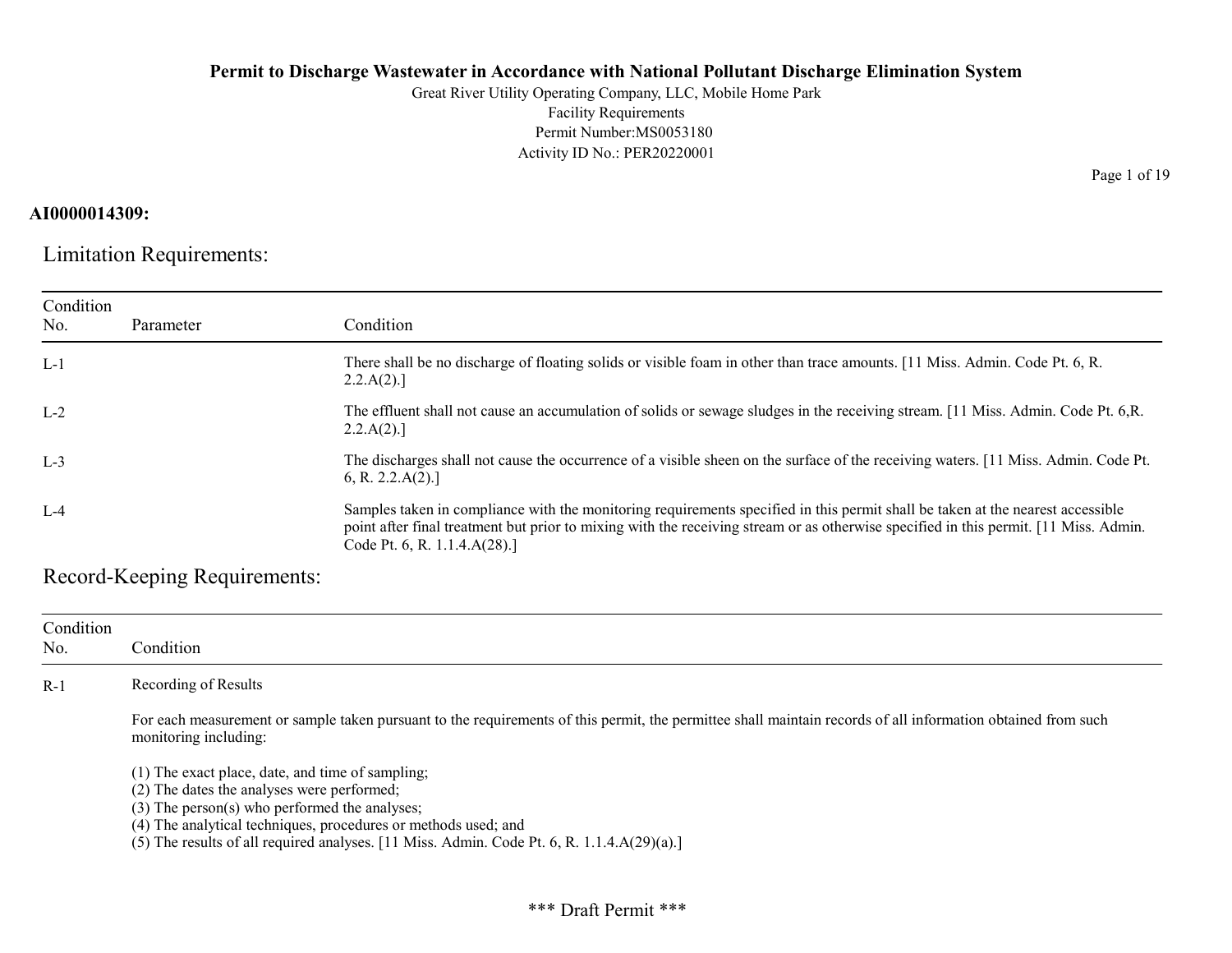Great River Utility Operating Company, LLC, Mobile Home Park Facility Requirements Permit Number:MS0053180 Activity ID No.: PER20220001

# AI0000014309 (continued):

Submittal/Action Requirements:

| Condition<br>No. | Condition                                                                                                                                                                                                                                                                                                                                                                                                                                                                                                                                                                                                                                                                                                           |
|------------------|---------------------------------------------------------------------------------------------------------------------------------------------------------------------------------------------------------------------------------------------------------------------------------------------------------------------------------------------------------------------------------------------------------------------------------------------------------------------------------------------------------------------------------------------------------------------------------------------------------------------------------------------------------------------------------------------------------------------|
| $S-1$            | Reporting                                                                                                                                                                                                                                                                                                                                                                                                                                                                                                                                                                                                                                                                                                           |
|                  | Monitoring results obtained during the previous reporting period shall be summarized and reported on a Discharge Monitoring Report (DMR). DMR data must be<br>submitted submitted electronically using the MDEQ NetDMR system NO LATER THAT THE 28TH DAY OF THE MONTH FOLLOWING THE COMPLETED<br>REPORTING PERIOD.                                                                                                                                                                                                                                                                                                                                                                                                  |
|                  | DMRs and all other reports required herein, shall be signed in accordance with 11 Miss. Admin. Code Pt. 6, R. 1.1.4.A(15)(c)(1). of the Mississippi Wastewater<br>Regulations. [11 Miss. Admin. Code Pt. 6, R. 1.1.4.A(15)c(1)., 40 CFR 122.21(1)(4)(i)]                                                                                                                                                                                                                                                                                                                                                                                                                                                            |
| $S-2$            | Noncompliance Notification - Twenty-Four Hour Reporting                                                                                                                                                                                                                                                                                                                                                                                                                                                                                                                                                                                                                                                             |
|                  | (1) The permittee shall report any noncompliance which may endanger health or the environment. Any information shall be provided orally within 24 hours from<br>the time the permittee becomes aware of the circumstances. A written submission shall also be provided within 5 days of the time the permittee becomes aware of<br>the circumstances. The written submission shall contain a description of the noncompliance and its cause; the period of noncompliance, including exact dates and<br>times, and if the noncompliance has not been corrected, the anticipated time it is expected to continue; and steps taken or planned to reduce, eliminate, and/or<br>prevent recurrence of the noncompliance. |
|                  | (2) The following shall be included as information which must be reported within 24 hours under this paragraph.<br>(i) Any unanticipated bypass which exceeds any effluent limitation in the permit.<br>(ii) Any upset which exceeds any effluent limitation in the permit.                                                                                                                                                                                                                                                                                                                                                                                                                                         |
|                  | (iii) Violation of a maximum daily discharge limitation for any of the pollutants listed by the Permit Board in the permit to be reported within 24 hours.<br>(iv) The Executive Director may waive the written report on a case-by-case basis for reports under paragraph (1) of this section if the oral report has been received<br>within 24 hours.                                                                                                                                                                                                                                                                                                                                                             |
|                  | The Executive Director may waive the written report on a case-by-case basis for reports under paragraph (1) of this section if the oral report has been received<br>within 24 hours.                                                                                                                                                                                                                                                                                                                                                                                                                                                                                                                                |
|                  | All reports required by this condition which are submitted after December 20, 2025, shall be submitted by the permittee electronically as instructed by MDEQ. [11<br>Miss. Admin. Code Pt. 6, R. 1.1.4.A(29)(e)., 40 CFR 122.41.(1)(6)]                                                                                                                                                                                                                                                                                                                                                                                                                                                                             |

Page 2 of 19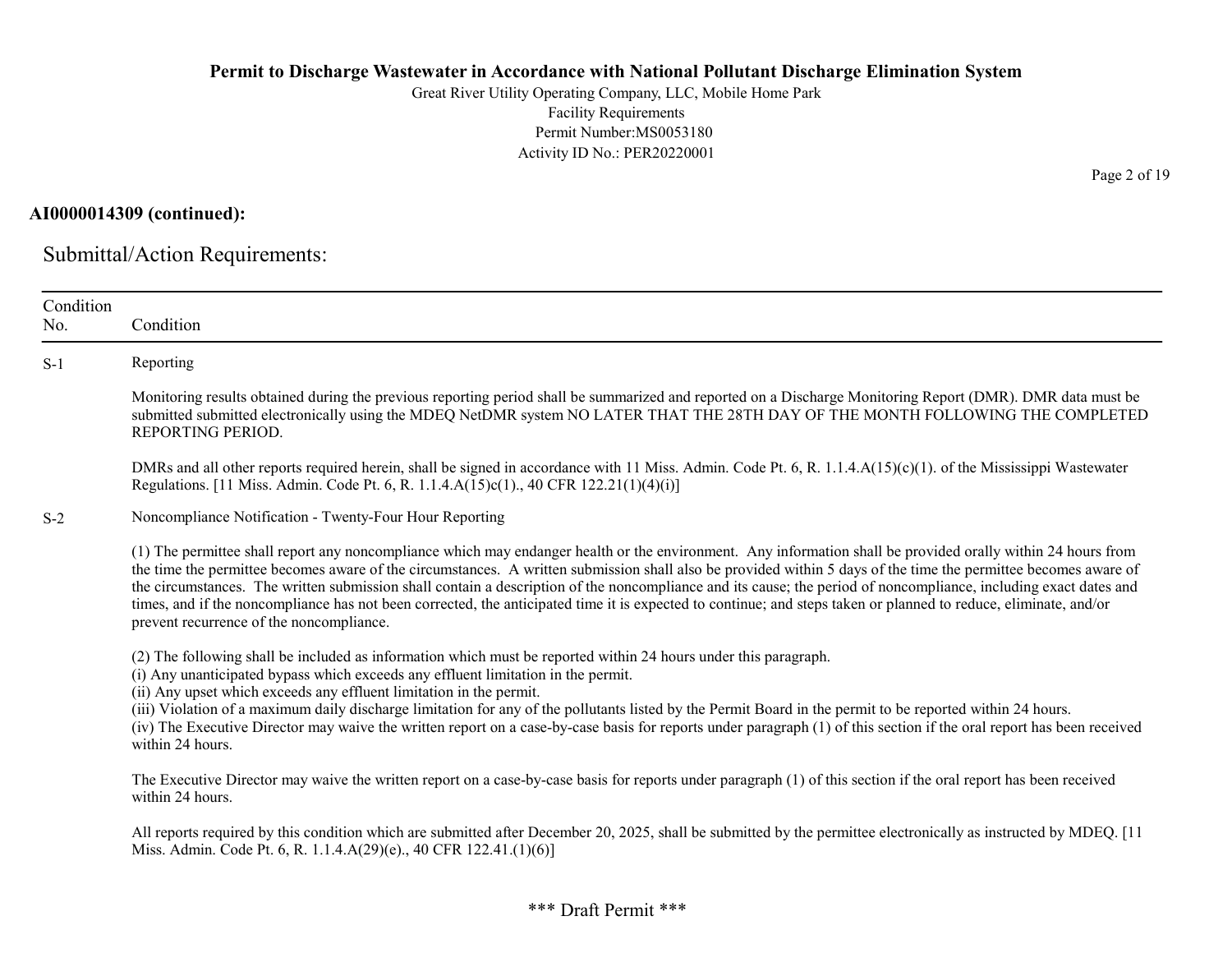Great River Utility Operating Company, LLC, Mobile Home Park Facility Requirements Permit Number:MS0053180 Activity ID No.: PER20220001

#### AI0000014309 (continued):

Submittal/Action Requirements:

| Condition<br>No. | Condition                                                                                                                                                                                                                                                                                                                                                                                                                         |
|------------------|-----------------------------------------------------------------------------------------------------------------------------------------------------------------------------------------------------------------------------------------------------------------------------------------------------------------------------------------------------------------------------------------------------------------------------------|
| $S-3$            | Noncompliance Notification - Other Noncompliance                                                                                                                                                                                                                                                                                                                                                                                  |
|                  | The permittee shall report all instances of noncompliance not reported under the twenty-four hour reporting requirements, at the time monitoring reports are<br>submitted or within 30 days from the end of the month in which the noncompliance occurs. The reports shall contain the same information as is required under the<br>twenty-four hour reporting requirements contained in this permit.                             |
|                  | All reports required by this condition which are submitted after December 20, 2025, shall be submitted by the permittee electronically as instructed by MDEQ. [11]<br>Miss. Admin. Code Pt. 6, R. 1.1.4.A(29)(f)., 40 CFR 122.41.(1)(7)]                                                                                                                                                                                          |
| $S-4$            | Noncompliance Notification - Other Information                                                                                                                                                                                                                                                                                                                                                                                    |
|                  | Where the permittee becomes aware that it failed to submit any relevant facts in a permit application, or submitted incorrect information in a permit application or in<br>any report to the Permit Board, it shall promptly submit such facts or information. [11 Miss. Admin. Code Pt. 6, R. 1.1.4.A(29)(g).]                                                                                                                   |
| $S-5$            | <b>Bypassing</b> -Notice                                                                                                                                                                                                                                                                                                                                                                                                          |
|                  | Anticipated bypass-<br>If the permittee knows in advance of the need for a bypass, it shall submit prior notice, if possible at least ten days before the date of the bypass.                                                                                                                                                                                                                                                     |
|                  | Unanticipated bypass-<br>The permittee shall submit notice of an unanticipated bypass as required by the twenty-four hour reporting requirements set forth in this permit.                                                                                                                                                                                                                                                        |
|                  | All reports required by this condition which are submitted after December 20, 2025, shall be submitted by the permittee electronically as instructed by MDEQ. [40]<br>CFR $122.41(m)(3)(i, ii)$ ]                                                                                                                                                                                                                                 |
| $S-6$            | <b>Expiration of Permit</b>                                                                                                                                                                                                                                                                                                                                                                                                       |
|                  | At least 180 days prior to the expiration date of this permit pursuant to the State law and regulation, the permittee who wishes to continue to operate under this<br>permit shall submit an application to the Permit Board for reissuance. The Permit Board may grant permission to submit an application later than this, but no later<br>than the expiration date of the permit. [11 Miss. Admin. Code Pt. 6, R. 1.1.5.B(1).] |

Page 3 of 19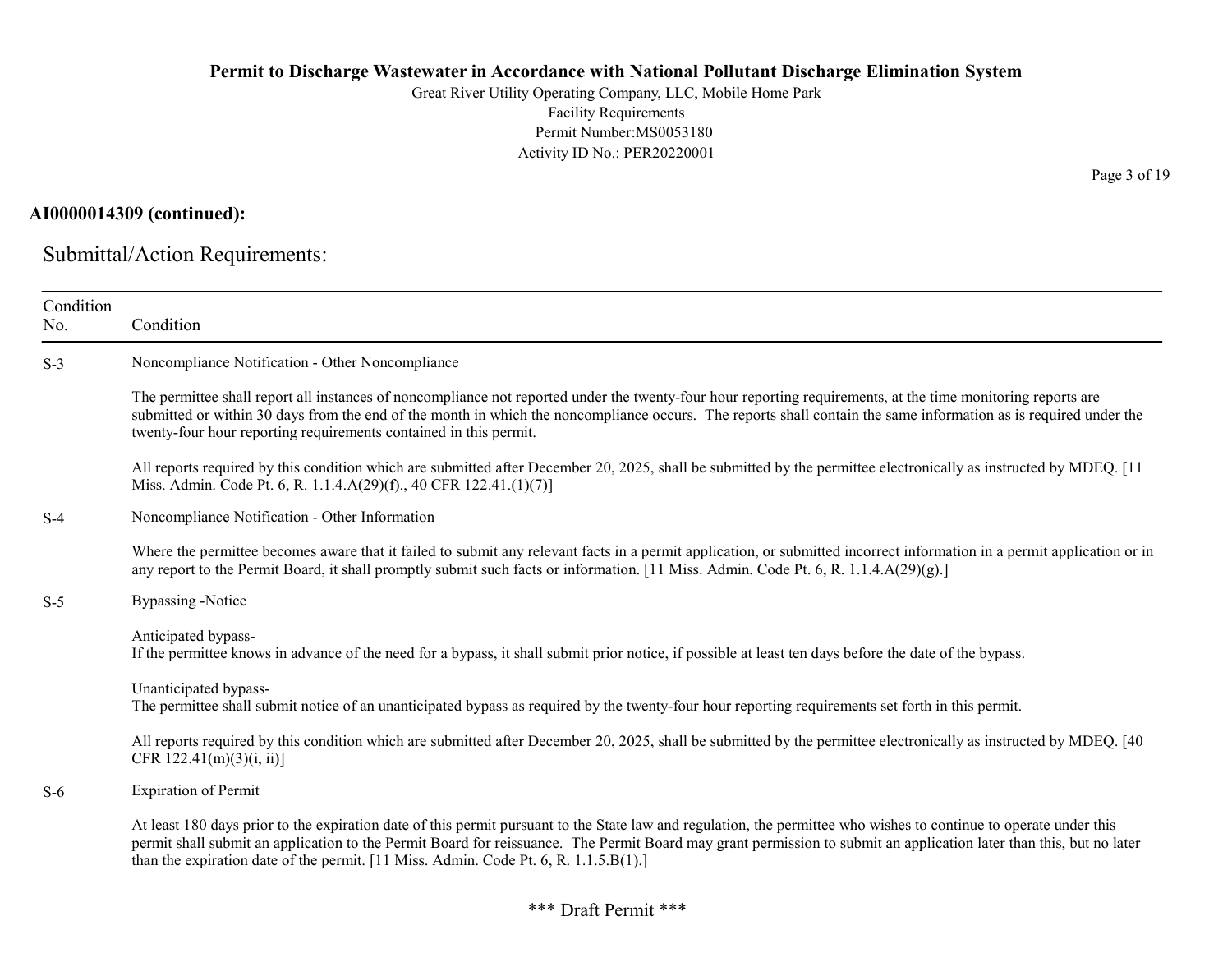Great River Utility Operating Company, LLC, Mobile Home Park Facility Requirements Permit Number:MS0053180 Activity ID No.: PER20220001

### AI0000014309 (continued):

Submittal/Action Requirements:

| Condition<br>No. | Condition                                                                                                                                                                                                                                                                                                                                                                                                                                                                                           |
|------------------|-----------------------------------------------------------------------------------------------------------------------------------------------------------------------------------------------------------------------------------------------------------------------------------------------------------------------------------------------------------------------------------------------------------------------------------------------------------------------------------------------------|
| $S-7$            | The Permittee shall Submit engineering report: Due once within 6 months (180 days) after effective date. Said report shall outline the improvement activities needed<br>to upgrade the wastewater treatment facility to comply with the site's Phase II limitations and shall include a proposed schedule for those improvement activities. [11]<br>Miss. Admin. Code Pt. 6, Ch. 1, Subch. 1.]                                                                                                      |
|                  | The Permittee shall Submit progress report: Due annually - every 1 year after effective date. Said report shall update the Permittee's progress in addressing needed<br>upgrades to the wastewater treatment facility in order to meet the site's Phase II limitations. Said report should also include an updated schedule for completing these<br>activities. [11 Miss. Admin. Code Pt. 6, Ch. 1, Subch. 1.]                                                                                      |
|                  | Narrative Requirements:                                                                                                                                                                                                                                                                                                                                                                                                                                                                             |
|                  | <b>Definitions:</b>                                                                                                                                                                                                                                                                                                                                                                                                                                                                                 |
| Condition<br>No. | Condition                                                                                                                                                                                                                                                                                                                                                                                                                                                                                           |
| $T-1$            | Definitions: General                                                                                                                                                                                                                                                                                                                                                                                                                                                                                |
|                  | The permittee shall refer to 11 Miss. Admin. Code Pt. 6, R. 1.1.1.A for definitions of any permit term not specified in this permit. [11 Miss. Admin. Code Pt. 6, R.<br>1.1.1.A.]                                                                                                                                                                                                                                                                                                                   |
| $T-2$            | Definitions: Monthly Average                                                                                                                                                                                                                                                                                                                                                                                                                                                                        |
|                  | "Monthly Average" means the average of "daily discharges" over a calendar month, calculated as the sum of all "daily discharges" measured during a calendar<br>month divided by the number of "daily discharges" measured during the month. The monthly average for E coli bacteria is the geometric mean of "daily discharges"<br>measured during the calendar month. In computing the geometric mean for E coli bacteria, the value one (1) shall be substituted for sample results of zero. [11] |

Miss. Admin. Code Pt. 6, R. 1.1.1.A(44).]

Page 4 of 19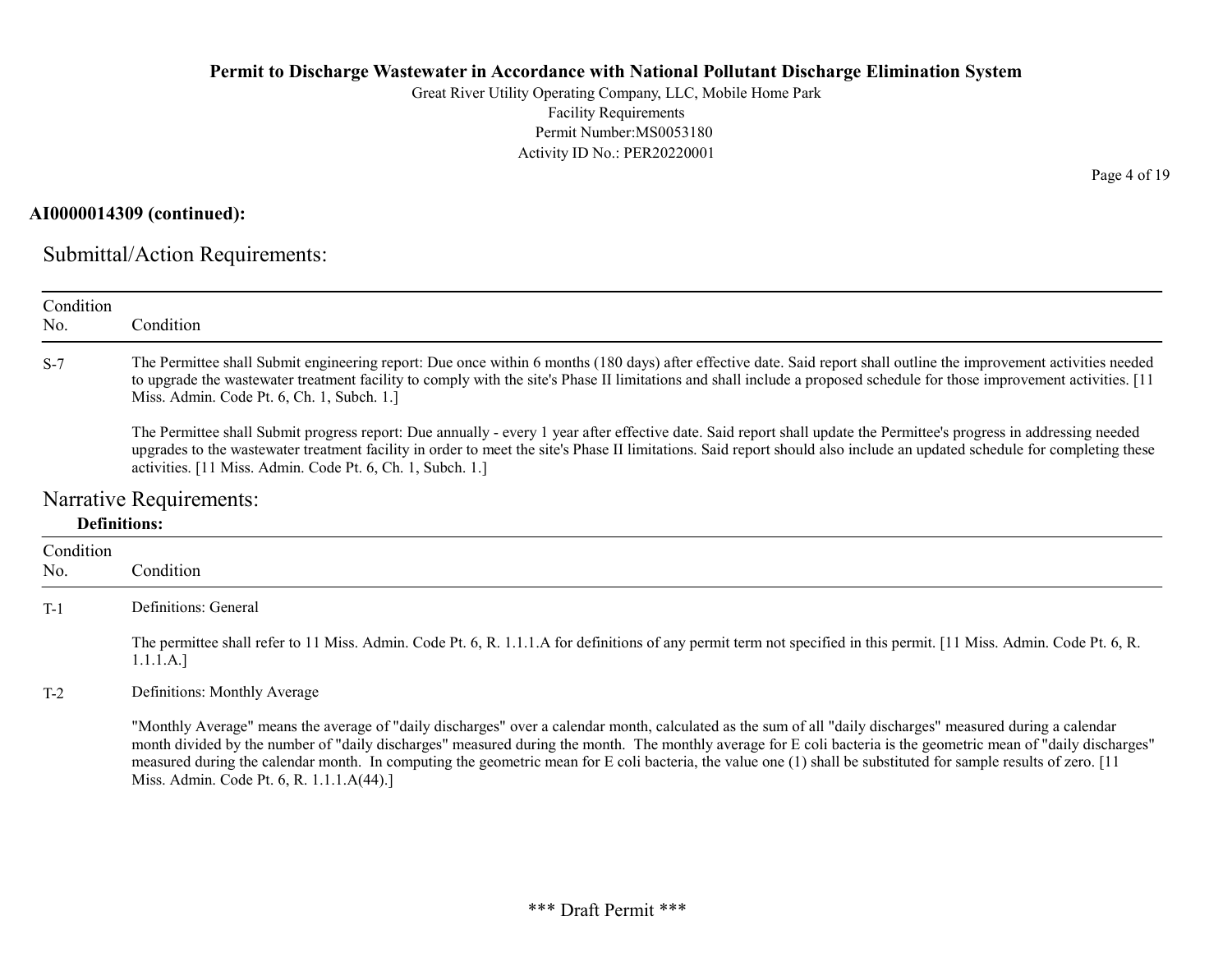Great River Utility Operating Company, LLC, Mobile Home Park Facility Requirements Permit Number:MS0053180 Activity ID No.: PER20220001

### AI0000014309 (continued):

Narrative Requirements: Definitions:

| Condition<br>No. | Condition                                                                                                                                                                                                                                                                                                                                                                                                                                                                                                                                                                                   |
|------------------|---------------------------------------------------------------------------------------------------------------------------------------------------------------------------------------------------------------------------------------------------------------------------------------------------------------------------------------------------------------------------------------------------------------------------------------------------------------------------------------------------------------------------------------------------------------------------------------------|
| $T-3$            | Definitions: Daily Discharge                                                                                                                                                                                                                                                                                                                                                                                                                                                                                                                                                                |
|                  | "Daily discharge" means the "discharge of a pollutant" measured during a calendar day or any 24-hour period that reasonably represents the calendar day for<br>purposes of sampling. For pollutants with limitations expressed in units of mass, the "daily discharge" is calculated as the total mass of the pollutant discharged<br>over the day. For pollutants with limitations expressed in other units of measurements, the "daily average" is calculated as the average measurement of the discharge<br>of the pollutant over the day. [11 Miss. Admin. Code Pt. 6, R. 1.1.1.A(15).] |
| $T-4$            | Definitions: Daily Maximum                                                                                                                                                                                                                                                                                                                                                                                                                                                                                                                                                                  |
|                  | "Daily maximum" means the highest "daily discharge" over a calendar month. [11 Miss. Admin. Code Pt. 6, R. 1.1.1.A(16).]                                                                                                                                                                                                                                                                                                                                                                                                                                                                    |
| $T-5$            | <b>Definitions: Toxic Pollutants</b>                                                                                                                                                                                                                                                                                                                                                                                                                                                                                                                                                        |
|                  | "Toxic pollutants" means any pollutant listed as toxic under Section $307(a)(1)$ or, in the case of "sludge use or disposal practices", any pollutant identified in<br>regulations implementing Section 405(d) of the Clean Water Act. [11 Miss. Admin. Code Pt. 6, R. 1.1.1.A(71).]                                                                                                                                                                                                                                                                                                        |
| $T-6$            | Definitions: Hazardous Substances                                                                                                                                                                                                                                                                                                                                                                                                                                                                                                                                                           |
|                  | "Hazardous substances" are defined in 40 CFR 116.4. [40 CFR 116.4]                                                                                                                                                                                                                                                                                                                                                                                                                                                                                                                          |
| $T-7$            | Definitions: Quarterly Average                                                                                                                                                                                                                                                                                                                                                                                                                                                                                                                                                              |
|                  | "Quarterly Average" means the average of "daily discharges" over a three month period, calculated as the sum of all "daily discharges" measured during the quarter<br>divided by the number of "daily discharges" measured during the quarter. The quarterly average for E coli bacteria is the geometric mean of "daily discharges"<br>measured during the quarter. In computing the geometric mean for E coli bacteria, the value one (1) shall be substituted for sample results of zero. [11 Miss.                                                                                      |

Page 5 of 19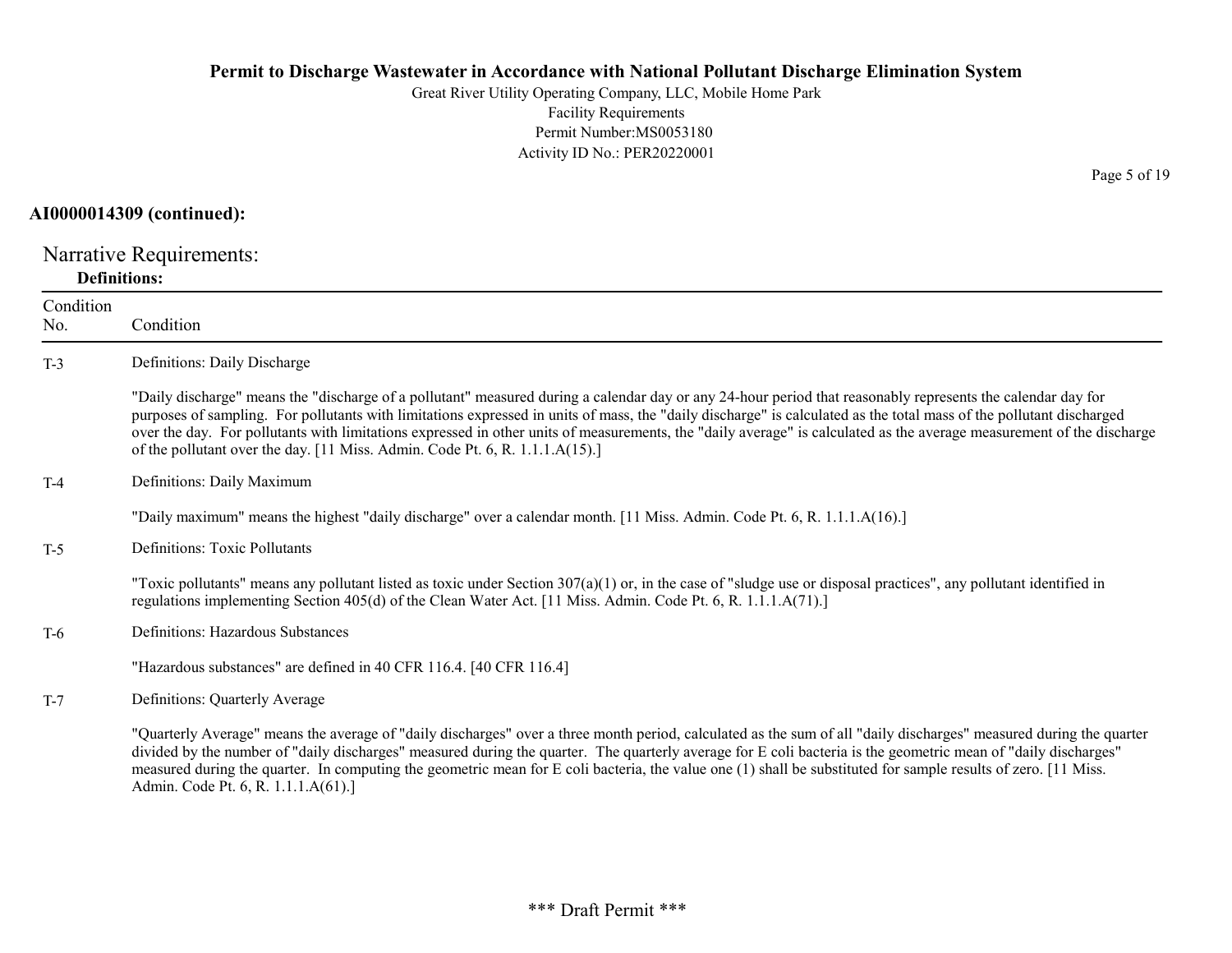Great River Utility Operating Company, LLC, Mobile Home Park Facility Requirements Permit Number:MS0053180 Activity ID No.: PER20220001

### AI0000014309 (continued):

Narrative Requirements: Definitions:

| Condition<br>No. | Condition                                                                                                                                                                                                                                                                                                                                                                                                                                                                                                                                                                                                                                                    |
|------------------|--------------------------------------------------------------------------------------------------------------------------------------------------------------------------------------------------------------------------------------------------------------------------------------------------------------------------------------------------------------------------------------------------------------------------------------------------------------------------------------------------------------------------------------------------------------------------------------------------------------------------------------------------------------|
| $T-8$            | Definitions: Weekly Average                                                                                                                                                                                                                                                                                                                                                                                                                                                                                                                                                                                                                                  |
|                  | "Weekly average" means the average of "daily discharges" over a calendar week, calculated as the sum of all "daily discharges" measured during a calendar week<br>divided by the number of "daily discharges" measured during that week. The weekly average for E coli bacteria is the geometric mean of all "daily discharges"<br>measured in a calendar week. In computing the geometric mean for E coli bacteria, one (1) shall be substituted for sample results of zero. For self-monitoring<br>purposes, the value to be reported is the single highest weekly average computed during a calendar month. [11 Miss. Admin. Code Pt. 6, R. 1.1.1.A(86).] |
| $T-9$            | Definitions: Quarterly Maximum                                                                                                                                                                                                                                                                                                                                                                                                                                                                                                                                                                                                                               |
|                  | "Quarterly Maximum" means the highest "daily discharge" measured over a three-month period. [11 Miss. Admin. Code Pt. 6, R.1.1.1.A(62).]                                                                                                                                                                                                                                                                                                                                                                                                                                                                                                                     |
| $T-10$           | Definitions: Maximum Monthly Average                                                                                                                                                                                                                                                                                                                                                                                                                                                                                                                                                                                                                         |
|                  | Maximum Monthly Average means the highest "monthly average" over a monitoring period. [40 CFR 122]                                                                                                                                                                                                                                                                                                                                                                                                                                                                                                                                                           |
| $T-11$           | Definitions: Yearly Average                                                                                                                                                                                                                                                                                                                                                                                                                                                                                                                                                                                                                                  |
|                  | "Yearly Average" means the average of "daily discharges" over a calendar year, calculated as the sum of all "daily discharges" measured during the calendar year<br>divided by the number of "daily discharges" measured during the calendar year. The yearly average for E coli bacteria is the geometric mean of "daily discharges"<br>during the calendar year. In computing the geometric mean for E coli bacteria, the value one (1) shall be substituted for sample results of zero. [11 Miss. Admin.<br>Code Pt. 6, R.1.1.1.A(87).]                                                                                                                   |
| $T-12$           | Definitions: Yearly Maximum                                                                                                                                                                                                                                                                                                                                                                                                                                                                                                                                                                                                                                  |
|                  | "Yearly Maximum" means the highest "daily discharge" measured over a calendar year. [11 Miss. Admin. Code Pt. 6, R. 1.1.1.A(88).]                                                                                                                                                                                                                                                                                                                                                                                                                                                                                                                            |
| $T-13$           | Definitions:"Submitted" means the document is postmarked on or before the applicable deadline, except as otherwise specified. [11 Miss. Admin. Code Pt. 6,<br>R. $1.1.1.A(67).$                                                                                                                                                                                                                                                                                                                                                                                                                                                                              |

Page 6 of 19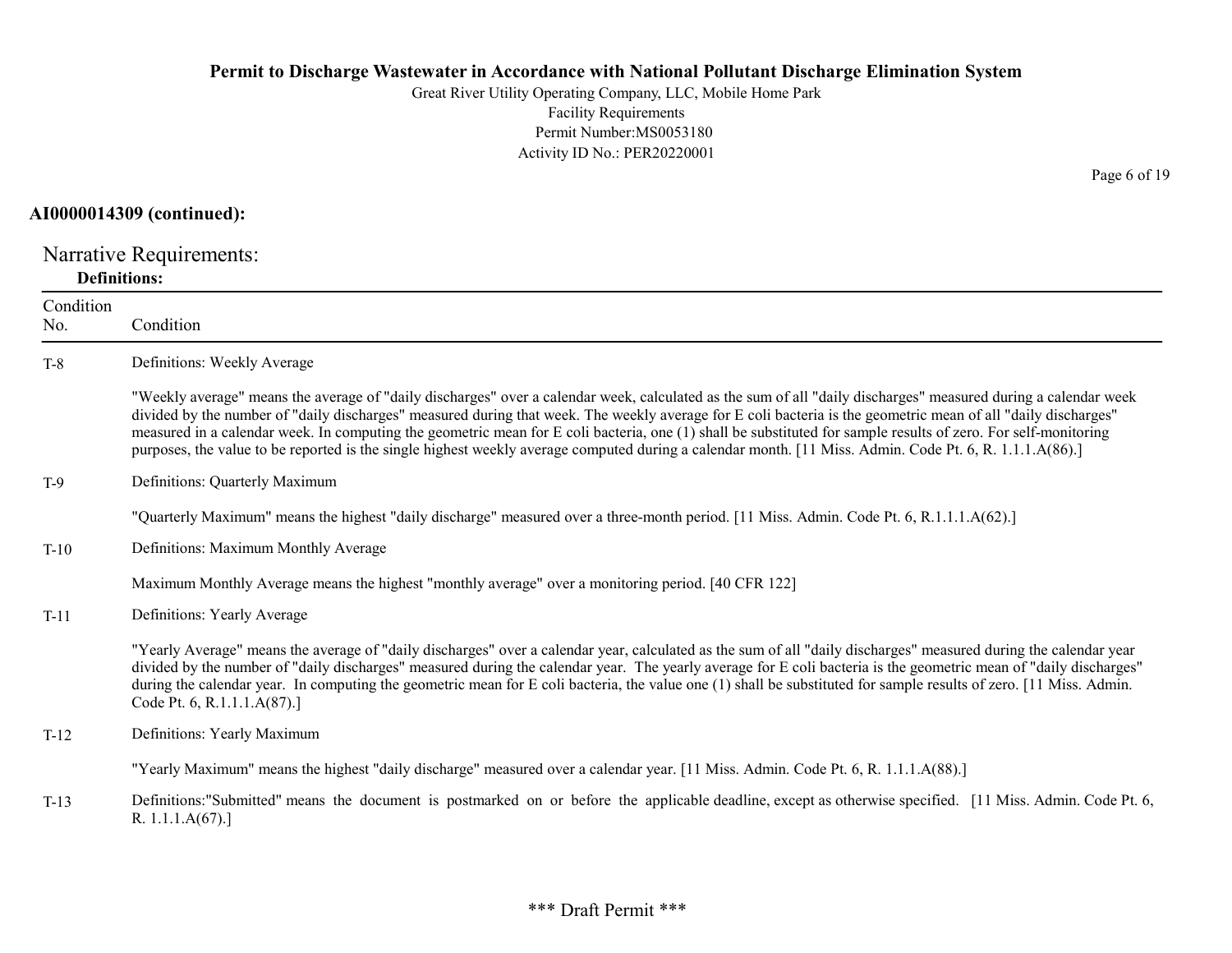Great River Utility Operating Company, LLC, Mobile Home Park Facility Requirements Permit Number:MS0053180 Activity ID No.: PER20220001

### AI0000014309 (continued):

Narrative Requirements:

| Condition<br>No. | Condition                                                                                                                                                                                                                                                                                                                                                                                                                                                                                                                                                                                                                                                                                                                                                                                                                                                                                                                                                                      |
|------------------|--------------------------------------------------------------------------------------------------------------------------------------------------------------------------------------------------------------------------------------------------------------------------------------------------------------------------------------------------------------------------------------------------------------------------------------------------------------------------------------------------------------------------------------------------------------------------------------------------------------------------------------------------------------------------------------------------------------------------------------------------------------------------------------------------------------------------------------------------------------------------------------------------------------------------------------------------------------------------------|
| $T-14$           | The permittee shall achieve compliance with the effluent limitations specified for discharge in accordance with the following schedule:<br>Upon issuance of this permit, the permittee shall achieve compliance with the effluent limitations specified for the parameters without a phase designation and for<br>the parameters noted as Phase I; Phase II limitations shall not apply at this time.                                                                                                                                                                                                                                                                                                                                                                                                                                                                                                                                                                          |
|                  | Beginning upon completion and start-up of improvements needed to comply with Phase II limitations or three (3) years after the issuance of the permit, whichever<br>comes first, the permittee shall achieve compliance with the effluent limitations specified for the parameters without a phase designation and for the parameters<br>noted as Phase II; Phase I limitations shall no longer apply at this time.                                                                                                                                                                                                                                                                                                                                                                                                                                                                                                                                                            |
|                  | The permittee shall notify our office orally at least 24 hours prior to start-up and in writing no later than 48 hours after start-up. [11 Miss. Admin. Code Pt. 6, Ch. 1,<br>Subch. 1. 1.1.4.A(9).]                                                                                                                                                                                                                                                                                                                                                                                                                                                                                                                                                                                                                                                                                                                                                                           |
| $T-15$           | Within 14 days after either an interim or final date of compliance specified by this permit, the permittee shall provide the Permit Board with written notice of his<br>compliance or noncompliance with the requirements or conditions specified to be completed by that date. [11 Miss. Admin. Code Pt. 6, R. 1.1.4.A(10).]                                                                                                                                                                                                                                                                                                                                                                                                                                                                                                                                                                                                                                                  |
| $T-16$           | Representative Sampling                                                                                                                                                                                                                                                                                                                                                                                                                                                                                                                                                                                                                                                                                                                                                                                                                                                                                                                                                        |
|                  | Samples and measurements taken as required herein shall be representative of the volume and nature of the monitored wastewater. [11 Miss. Admin. Code Pt. 6, R.<br>1.1.4.A(28)(e).                                                                                                                                                                                                                                                                                                                                                                                                                                                                                                                                                                                                                                                                                                                                                                                             |
| $T-17$           | Reporting                                                                                                                                                                                                                                                                                                                                                                                                                                                                                                                                                                                                                                                                                                                                                                                                                                                                                                                                                                      |
|                  | If the results for a given sample analysis are such that any parameter (other than E coli) is not detected at or above the minimum level for the test method used, a<br>value of zero will be used for that sample in calculating an arithmetic mean value for the parameter. If the resulting calculated arithmetic mean value for that<br>reporting period is zero, the permittee shall report "NODI = B" on the DMR. For E coli, a value of 1.0 shall be used in calculating the geometric mean. If the<br>resulting E coli mean value is 1.0, the permittee shall report "NODI = B" on the DMR. For each quantitative sample value that is not detectable, the test method<br>used and the minimum level for that method for that parameter shall be attached to and submitted with the DMR. The permittee shall then be considered in<br>compliance with the appropriate effluent limitation and/or reporting requirement. [11 Miss. Admin. Code Pt. 6, Ch. 1, Subch. 2.] |

Page 7 of 19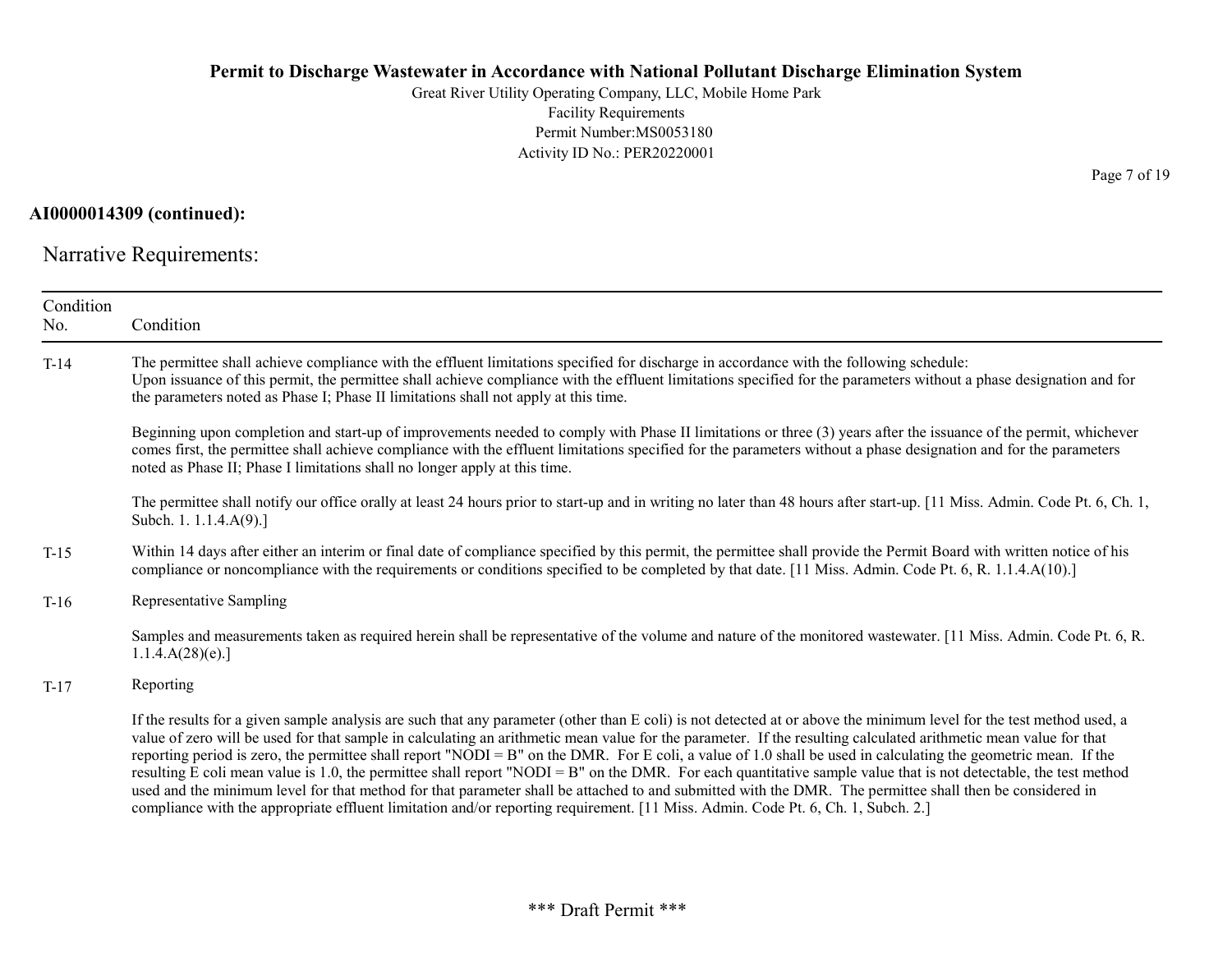Great River Utility Operating Company, LLC, Mobile Home Park Facility Requirements Permit Number:MS0053180 Activity ID No.: PER20220001

AI0000014309 (continued):

Narrative Requirements:

| Condition<br>No. | Condition                                                                                                                                                                                                                                                                                                                                                                                                                                                                                                                                                                                |
|------------------|------------------------------------------------------------------------------------------------------------------------------------------------------------------------------------------------------------------------------------------------------------------------------------------------------------------------------------------------------------------------------------------------------------------------------------------------------------------------------------------------------------------------------------------------------------------------------------------|
| $T-18$           | Reporting                                                                                                                                                                                                                                                                                                                                                                                                                                                                                                                                                                                |
|                  | If the permittee monitors any pollutant as prescribed in the permit more frequently than required by the permit using test procedures approved under 40 CFR Part<br>136 or, in the case of sludge use or disposal, approved under 40 CFR Part 136 unless otherwise specified in 40 CFR Part 503, or as specified in the permit, the<br>results of this monitoring shall be included in the calculation and reporting of the data submitted in the DMR or sludge reporting form specified by the Permit<br>Board. [11 Miss. Admin. Code Pt. 6, R. 1.1.4.A(15)(c)(2).]                     |
| $T-19$           | Reporting                                                                                                                                                                                                                                                                                                                                                                                                                                                                                                                                                                                |
|                  | Calculations for all limitations which require averaging of measurements shall utilize an arithmetic mean unless otherwise specified by the Permit Board in the<br>permit. [11 Miss. Admin. Code Pt. 6, R. 1.1.4.A(15)(c)(3).]                                                                                                                                                                                                                                                                                                                                                           |
| $T-20$           | <b>Test Procedures</b>                                                                                                                                                                                                                                                                                                                                                                                                                                                                                                                                                                   |
|                  | Test procedures for the analysis of pollutants shall include those set forth in 40 CFR 136 or alternative procedures approved and/or promulgated by EPA. [11 Miss.]<br>Admin. Code Pt. 6, R. 1.1.4.A(30).]                                                                                                                                                                                                                                                                                                                                                                               |
| $T-21$           | Records Retention                                                                                                                                                                                                                                                                                                                                                                                                                                                                                                                                                                        |
|                  | All records and results of monitoring activities required by this permit, including calibration and maintenance records, shall be retained by the permittee for a<br>minimum of three (3) years, unless otherwise required or extended by the Permit Board, copies of which shall be furnished to the Department upon request. [11]<br>Miss. Admin. Code Pt. 6, R. 1.1.4.A(29)(a).]                                                                                                                                                                                                      |
| $T-22$           | <b>Falsifying Reports</b>                                                                                                                                                                                                                                                                                                                                                                                                                                                                                                                                                                |
|                  | Any permittee who falsifies, tampers with, or knowingly renders inaccurate any monitoring device or method required by the Permit Board to be maintained as a<br>condition in a permit, or who alters or falsifies the results obtained by such devices or methods and/or any written report required by or in response to a permit<br>condition, shall be deemed to have violated a permit condition and shall be subject to the penalties provided for a violation of a permit condition pursuant to Section<br>49-17-43 of the Code. [11 Miss. Admin. Code Pt. 6, R. 1.1.4.A(29)(d).] |

Page 8 of 19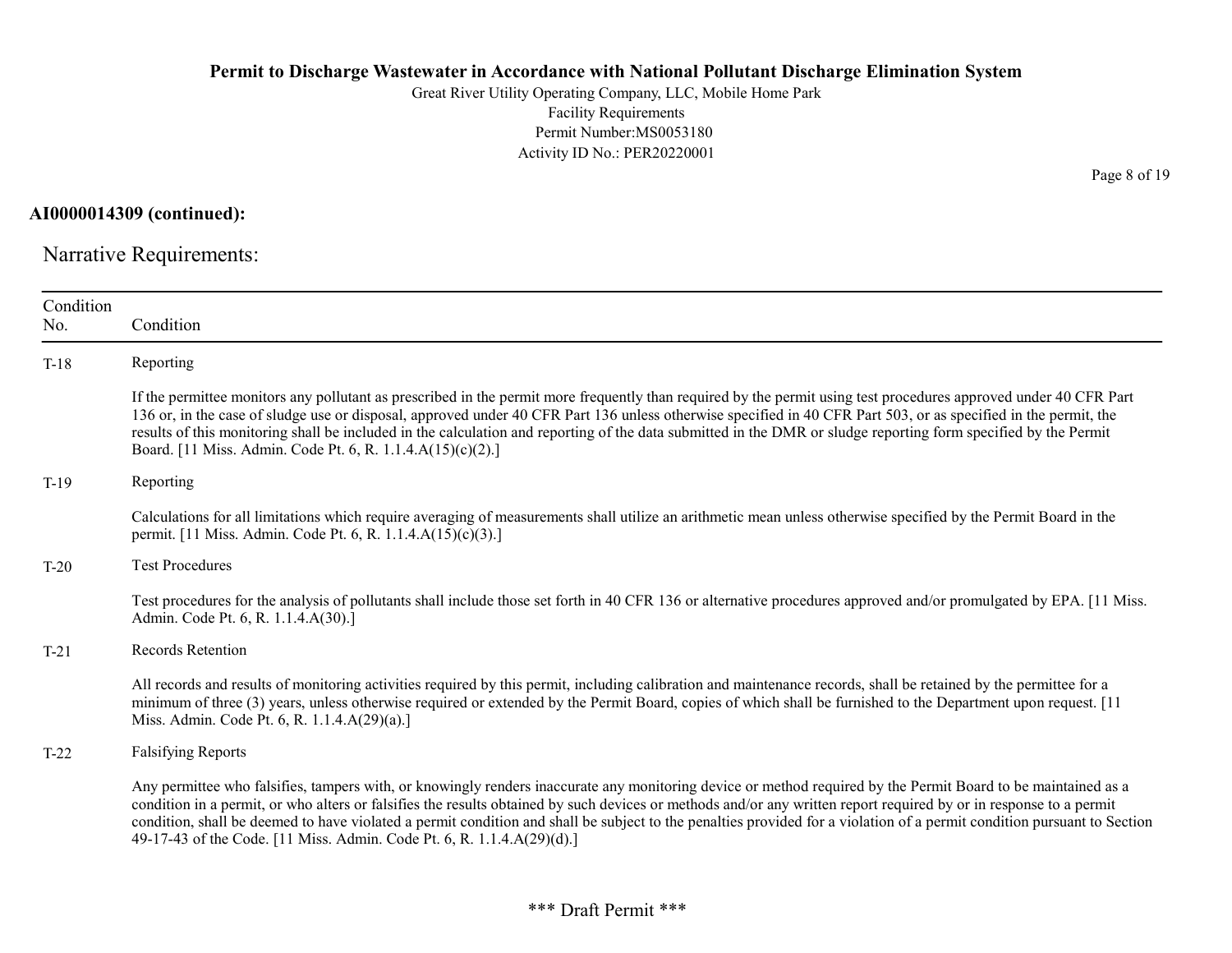Great River Utility Operating Company, LLC, Mobile Home Park Facility Requirements Permit Number:MS0053180 Activity ID No.: PER20220001

AI0000014309 (continued):

Narrative Requirements:

| Condition<br>No. | Condition                                                                                                                                                                                                                                                                                                                                                                                                                                                                                                                                                                                                                                                                                                                                                                                                                                                                                                                |
|------------------|--------------------------------------------------------------------------------------------------------------------------------------------------------------------------------------------------------------------------------------------------------------------------------------------------------------------------------------------------------------------------------------------------------------------------------------------------------------------------------------------------------------------------------------------------------------------------------------------------------------------------------------------------------------------------------------------------------------------------------------------------------------------------------------------------------------------------------------------------------------------------------------------------------------------------|
| $T-23$           | Duty to Comply                                                                                                                                                                                                                                                                                                                                                                                                                                                                                                                                                                                                                                                                                                                                                                                                                                                                                                           |
|                  | The permittee must comply with all conditions of this permit. Any permit noncompliance constitutes a violation of the Clean Water Act and is grounds for<br>enforcement action; for permit termination, revocation and reissuance, or modification; or denial of a permit renewal application. [11 Miss. Admin. Code Pt. 6, R.<br>1.1.4.A(2).                                                                                                                                                                                                                                                                                                                                                                                                                                                                                                                                                                            |
| $T-24$           | Proper Operation, Maintenance and Replacement                                                                                                                                                                                                                                                                                                                                                                                                                                                                                                                                                                                                                                                                                                                                                                                                                                                                            |
|                  | The permittee shall at all times properly operate, maintain, and when necessary, promptly replace all facilities and systems of collection, treatment and control (and<br>related appurtenances) which are installed or used by the permittee to achieve compliance with the conditions of this permit. Proper operation and maintenance<br>includes adequate laboratory controls and appropriate quality assurance procedures. Proper replacement includes maintaining an adequate inventory of replacement<br>equipment and parts for prompt replacement when necessary to maintain continuous collection and treatment of wastewater. This provision requires the operation<br>of back-up or auxiliary facilities or similar systems that are installed by a permittee only when the operation is necessary to achieve compliance with the conditions<br>of the permit. [11 Miss. Admin. Code Pt. 6, R. 1.1.4.A(18).] |
| $T-25$           | Duty to Mitigate                                                                                                                                                                                                                                                                                                                                                                                                                                                                                                                                                                                                                                                                                                                                                                                                                                                                                                         |
|                  | The permittee shall take all reasonable steps to minimize or prevent any discharge or sludge use or disposal in violation of the permit that has a reasonable<br>likelihood of adversely affecting human health or the environment. [11 Miss. Admin. Code Pt. 6, R. 1.1.4.A(19).)]                                                                                                                                                                                                                                                                                                                                                                                                                                                                                                                                                                                                                                       |
| $T-26$           | <b>Bypassing</b>                                                                                                                                                                                                                                                                                                                                                                                                                                                                                                                                                                                                                                                                                                                                                                                                                                                                                                         |
|                  | The permittee shall comply with the terms and conditions regarding bypass found in 40 CFR 122.41(m). [40 CFR 122.41(m)]                                                                                                                                                                                                                                                                                                                                                                                                                                                                                                                                                                                                                                                                                                                                                                                                  |
| $T-27$           | Bypassing - Definitions                                                                                                                                                                                                                                                                                                                                                                                                                                                                                                                                                                                                                                                                                                                                                                                                                                                                                                  |
|                  | "Bypass" means the intentional diversion of waste streams from any portion of a treatment facility.                                                                                                                                                                                                                                                                                                                                                                                                                                                                                                                                                                                                                                                                                                                                                                                                                      |
|                  | "Severe property damage" means substantial physical damage to property, damage to the treatment facilities which causes them to become inoperable, or substantial<br>and permanent loss of natural resources which can reasonably be expected to occur in the absence of a bypass. Severe property damage does not mean economic<br>loss caused by delays in production. [40 CFR 122.41(m)]                                                                                                                                                                                                                                                                                                                                                                                                                                                                                                                              |

Page 9 of 19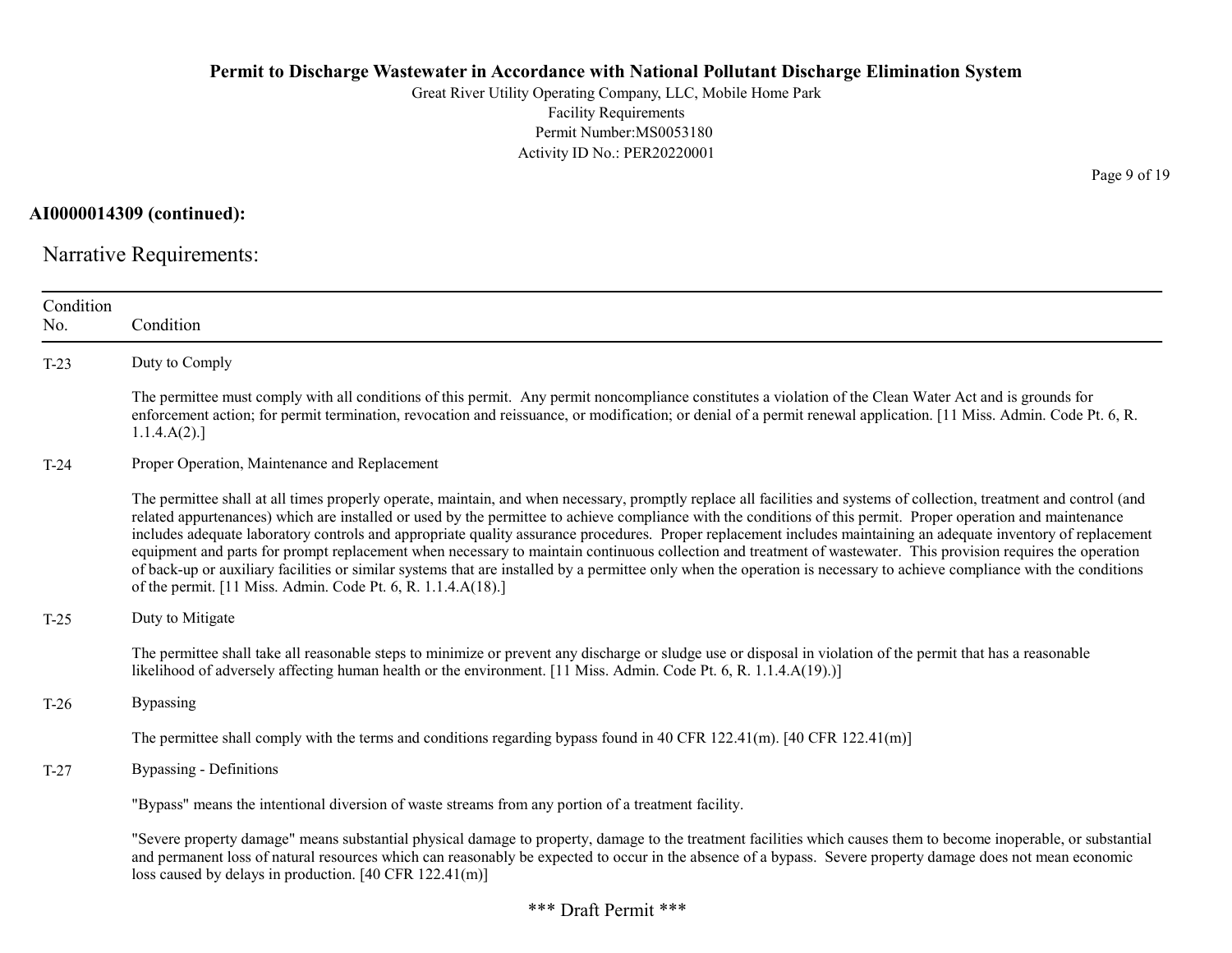Great River Utility Operating Company, LLC, Mobile Home Park Facility Requirements Permit Number:MS0053180 Activity ID No.: PER20220001

# AI0000014309 (continued):

Narrative Requirements:

| Condition<br>No. | Condition                                                                                                                                                                                                                                                                                                                                                                                                                                                                                                                                                                                                                                                                                                                                                                                                          |
|------------------|--------------------------------------------------------------------------------------------------------------------------------------------------------------------------------------------------------------------------------------------------------------------------------------------------------------------------------------------------------------------------------------------------------------------------------------------------------------------------------------------------------------------------------------------------------------------------------------------------------------------------------------------------------------------------------------------------------------------------------------------------------------------------------------------------------------------|
| $T-28$           | Bypassing - Bypass not exceeding limitations                                                                                                                                                                                                                                                                                                                                                                                                                                                                                                                                                                                                                                                                                                                                                                       |
|                  | The permittee may allow any bypass to occur which does not cause effluent limitations to be exceeded, but only if it also is for essential maintenance to assure<br>efficient operation. These bypasses are not subject to the notice and prohibition provisions of the bypass requirements in this permit. $[40 \text{ CFR } 122.41 \text{ (m)}]$                                                                                                                                                                                                                                                                                                                                                                                                                                                                 |
| $T-29$           | Bypassing-Prohibition of Bypass                                                                                                                                                                                                                                                                                                                                                                                                                                                                                                                                                                                                                                                                                                                                                                                    |
|                  | (1) Bypass is prohibited, and the Commission may take enforcement action against a permittee unless:<br>(i) Bypass was unavoidable to prevent loss of life, personal injury, or sever property damage.<br>(ii) There was no feasible alternatives to the bypass, such as the use of auxiliary treatment facilities, retention of untreated wastes, or maintenance during normal<br>periods of equipment downtime. This condition is not satisfied if adequate back-up equipment should have been installed in the exercise of reasonable engineering<br>judgement to prevent a bypass which occurred during normal periods of equipment downtime or preventative maintenance; and<br>(iii) The permittee submitted notices as required under the Twenty-Four Hour reporting requirements set forth in this permit. |
|                  | (2) The Commission may approve an anticipated bypass, after considering its adverse affects, if the Commission determines that it will meet the three conditions<br>listed above in paragraph $(1)$ of this permit condition. [40 CFR 122.41(m)]                                                                                                                                                                                                                                                                                                                                                                                                                                                                                                                                                                   |
| $T-30$           | Upsets                                                                                                                                                                                                                                                                                                                                                                                                                                                                                                                                                                                                                                                                                                                                                                                                             |
|                  | The permittee shall meet the conditions of 40 CFR 122.41(n) regarding "Upsets" and as in the upset requirements of this permit. [11 Miss. Admin. Code Pt. 6, R.<br>1.1.4.A(27).                                                                                                                                                                                                                                                                                                                                                                                                                                                                                                                                                                                                                                    |
| $T-31$           | <b>Upsets-Definition</b>                                                                                                                                                                                                                                                                                                                                                                                                                                                                                                                                                                                                                                                                                                                                                                                           |
|                  | "Upset" means an exceptional incident in which there is unintentional and temporary noncompliance with technology based permit effluent limitations because of<br>factors beyond the reasonable control of the permittee. An upset does not include noncompliance to the extent caused by operational error, improperly designed<br>treatment facilities, inadequate treatment facilities, lack of preventive maintenance, or careless or improper operation. [11 Miss. Admin. Code Pt. 6, R. 1.1.4.A(27).]                                                                                                                                                                                                                                                                                                        |

Page 10 of 19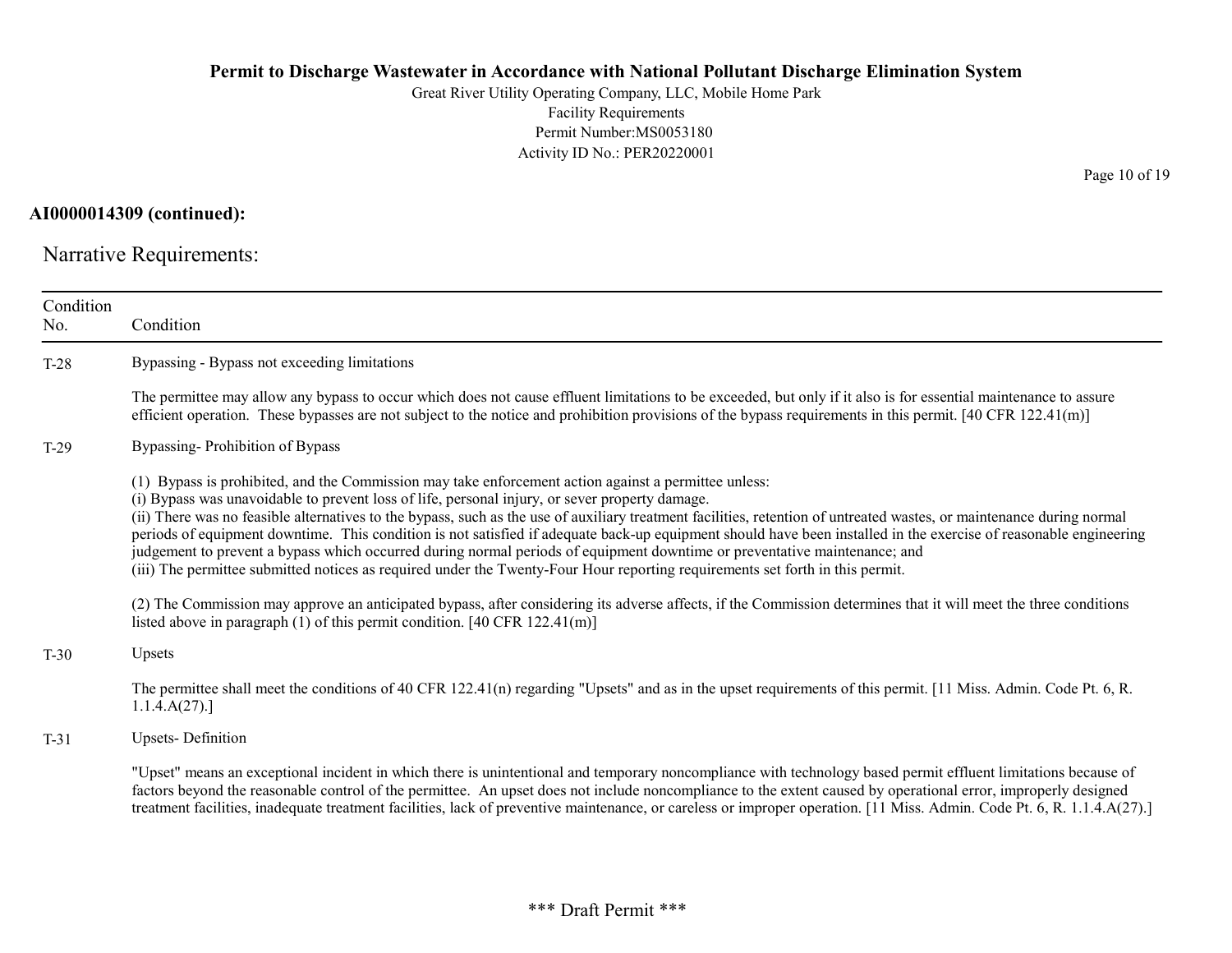Great River Utility Operating Company, LLC, Mobile Home Park Facility Requirements Permit Number:MS0053180 Activity ID No.: PER20220001

AI0000014309 (continued):

Narrative Requirements:

| Condition<br>No. | Condition                                                                                                                                                                                                                                                                                                                                                                                                                                                                                                                |
|------------------|--------------------------------------------------------------------------------------------------------------------------------------------------------------------------------------------------------------------------------------------------------------------------------------------------------------------------------------------------------------------------------------------------------------------------------------------------------------------------------------------------------------------------|
| $T-32$           | Upsets - Effect of an Upset                                                                                                                                                                                                                                                                                                                                                                                                                                                                                              |
|                  | An upset constitutes an affirmative defense to an action brought for noncompliance with such technology based permit effluent limitations if the "conditions"<br>necessary for demonstration of upset" requirements of this permit are met. Any determination made during administrative review of claims that noncompliance was<br>caused by upset, and before an action for noncompliance, shall not constitute final administrative action subject to judicial review. [11 Miss. Admin. Code Pt. 6,<br>R.1.1.4.A(27). |
| $T-33$           | Upsets - Conditions necessary for demonstration of upset                                                                                                                                                                                                                                                                                                                                                                                                                                                                 |
|                  | A permittee who wishes to establish the affirmative defense of upset shall demonstrate, through properly signed contemporaneous operating logs, or other relevant<br>evidence that:                                                                                                                                                                                                                                                                                                                                      |
|                  | (1) An upset occurred and that the permittee can identify the cause(s) of the upset;<br>(2) The permitted facility was at the time being properly operated;<br>(3) The permittee submitted notice of the upset as required in 40 CFR $122.41(L)(6)(ii)(B)(24-hour notice of noncompliance);$ and<br>(4) The permittee complied with any remedial measures required under 40 CFR 122.41(d) (Duty to Mitigate). [11 Miss. Admin. Code Pt. 6, R.1.1.4.A(27).]                                                               |
| $T-34$           | Upsets - Burden of proof                                                                                                                                                                                                                                                                                                                                                                                                                                                                                                 |
|                  | In any enforcement proceeding the permittee seeking to establish the occurrence of an upset has the burden of proof. [11 Miss. Admin. Code Pt. 6, R. 1.1.4.A(27).]                                                                                                                                                                                                                                                                                                                                                       |
| $T-35$           | <b>Removed Substances</b>                                                                                                                                                                                                                                                                                                                                                                                                                                                                                                |
|                  | Solids, sludges, filter backwash, or other residuals removed in the course of treatment or control of wastewater shall be disposed of in a manner such as to prevent<br>such materials from entering State waters and in a manner consistent with the Mississippi Solid Waste Disposal Act, the Federal Resource Conservation and<br>Recovery Act, and the Mississippi Water Pollution Control Act. [11 Miss. Admin. Code Pt. 6, R. 1.1.4.A(21).]                                                                        |

Page 11 of 19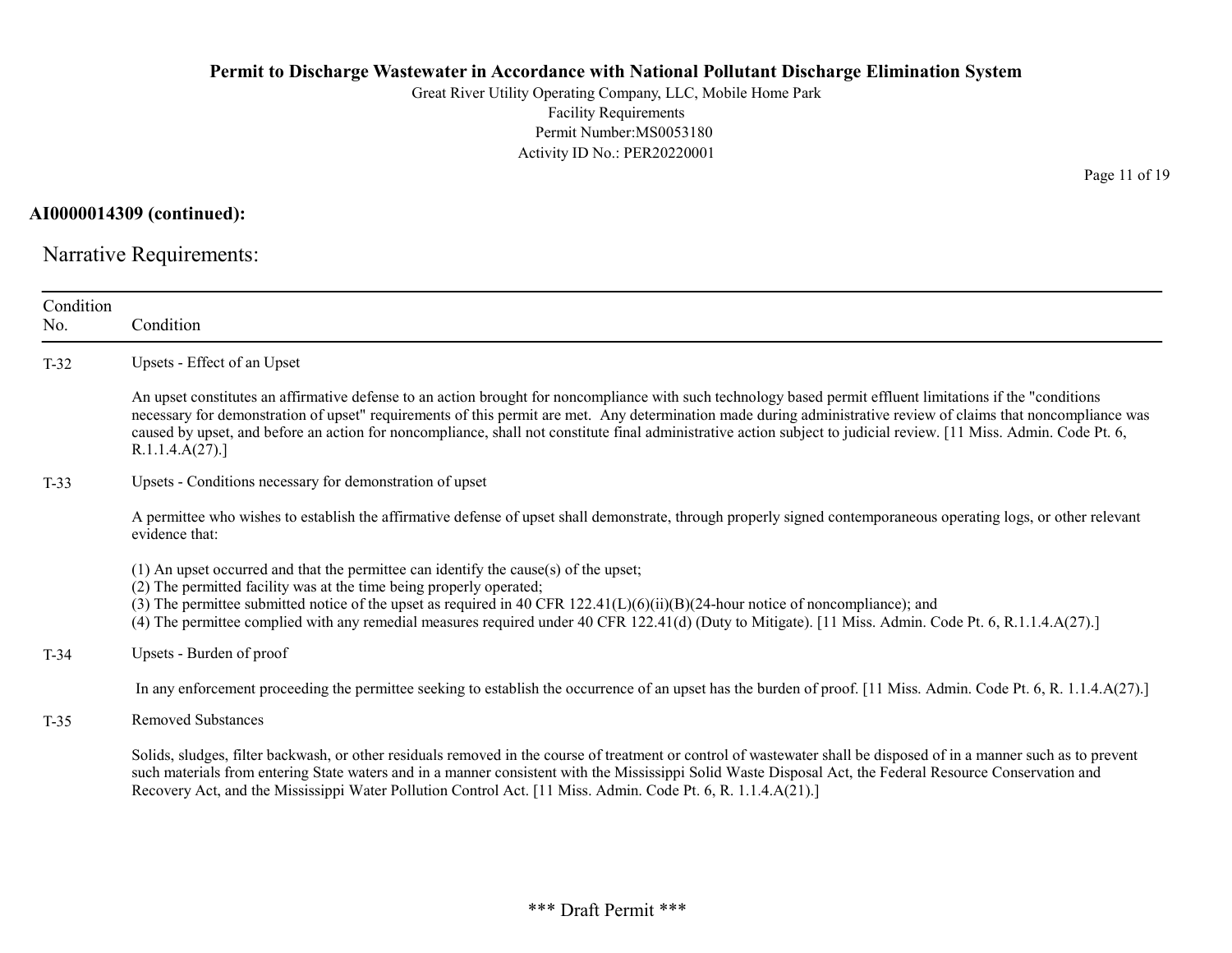Great River Utility Operating Company, LLC, Mobile Home Park Facility Requirements Permit Number:MS0053180 Activity ID No.: PER20220001

AI0000014309 (continued):

Narrative Requirements:

| Condition<br>No. | Condition                                                                                                                                                                                                                                                                                                                                                                                                                                                                                                                                                                                                                                  |
|------------------|--------------------------------------------------------------------------------------------------------------------------------------------------------------------------------------------------------------------------------------------------------------------------------------------------------------------------------------------------------------------------------------------------------------------------------------------------------------------------------------------------------------------------------------------------------------------------------------------------------------------------------------------|
| $T-36$           | Power Failures                                                                                                                                                                                                                                                                                                                                                                                                                                                                                                                                                                                                                             |
|                  | If electric power is required, in order to maintain compliance with the conditions and prohibitions of the permit, the permittee shall either:                                                                                                                                                                                                                                                                                                                                                                                                                                                                                             |
|                  | (1) Provide an alternative power source to operate the wastewater control facilities; or, if such alternative power source is not in existence, and no date for its<br>implementation appears in the permit,<br>(2) Halt, reduce, or otherwise control production and/or all wastewater flows upon reduction, loss, or failure of the primary source of power to the wastewater<br>control facilities. [11 Miss. Admin. Code Pt. 6, R. $1.1.4.A(22).$ ]                                                                                                                                                                                    |
| $T-37$           | Inspection and Entry                                                                                                                                                                                                                                                                                                                                                                                                                                                                                                                                                                                                                       |
|                  | The permittee shall allow any authorized Commission representative to enter the permittee's premises at any reasonable time, to have access to and copy any<br>applicable records, to inspect process facilities, treatment works, monitoring methods or equipment or to take samples, as authorized by Section 49-17-21 of the<br>Code. In the event of investigation during an emergency response action, a reasonable time shall be any time of the day or night. Follow-up investigations<br>subsequent to the conclusion of the emergency event shall be conducted at reasonable times. [11 Miss. Admin. Code Pt. 6, R. 1.1.4.A(17).] |
| T-38             | Transfer of Ownership or Control                                                                                                                                                                                                                                                                                                                                                                                                                                                                                                                                                                                                           |
|                  | This permit is not transferable to any person without proper modification of this permit following procedures found in [11 Miss. Admin. Code Pt. 6, R. 1.1.5.C.]                                                                                                                                                                                                                                                                                                                                                                                                                                                                           |
| $T-39$           | <b>Signatory Requirements</b>                                                                                                                                                                                                                                                                                                                                                                                                                                                                                                                                                                                                              |
|                  | All applications, reports, or information submitted to the Permit Board shall be signed and certified. [11 Miss. Admin. Code Pt. 6, R. 1.1.2.C.]                                                                                                                                                                                                                                                                                                                                                                                                                                                                                           |

Page 12 of 19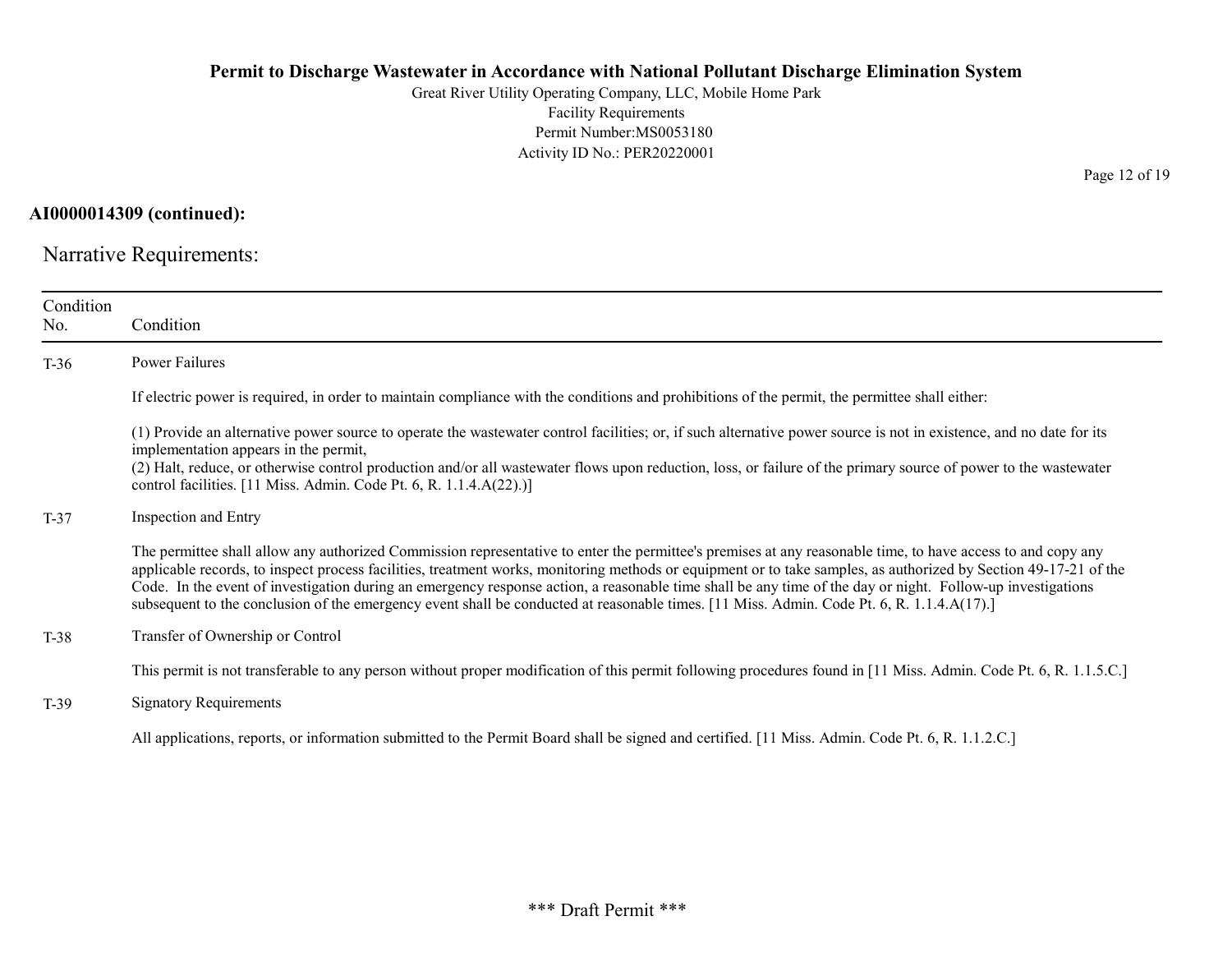Great River Utility Operating Company, LLC, Mobile Home Park Facility Requirements Permit Number:MS0053180 Activity ID No.: PER20220001

AI0000014309 (continued):

Narrative Requirements:

| Condition<br>No. | Condition                                                                                                                                                                                                                                                                                                                                                                                                                                                                                                                                                                                                                                                                                                                                                                                                                                                                                                                                                                                                                                                                                                                                      |
|------------------|------------------------------------------------------------------------------------------------------------------------------------------------------------------------------------------------------------------------------------------------------------------------------------------------------------------------------------------------------------------------------------------------------------------------------------------------------------------------------------------------------------------------------------------------------------------------------------------------------------------------------------------------------------------------------------------------------------------------------------------------------------------------------------------------------------------------------------------------------------------------------------------------------------------------------------------------------------------------------------------------------------------------------------------------------------------------------------------------------------------------------------------------|
| $T-40$           | <b>Signatory Requirements - Application Signatures</b>                                                                                                                                                                                                                                                                                                                                                                                                                                                                                                                                                                                                                                                                                                                                                                                                                                                                                                                                                                                                                                                                                         |
|                  | All permit applications shall be signed as follows:                                                                                                                                                                                                                                                                                                                                                                                                                                                                                                                                                                                                                                                                                                                                                                                                                                                                                                                                                                                                                                                                                            |
|                  | (1) For a corporation: by a responsible corporate officer. For the purpose of this Section, a responsible corporate officer means: (i) a president, secretary, treasurer<br>or vice president of the corporation in charge of a principal business function, or any other person who performs similar policy - or decision-making function for the<br>corporation, or (ii) the manager of one or more manufacturing, production, or operating facilities provided, the manager is authorized to make management<br>decisions which govern the operation of the regulated facility including having the explicit or implicit duty of making major capital investment recommendations,<br>and initiating and directing other comprehensive measures to assure long term environmental compliance with environmental laws and regulations; the manager can<br>ensure that the necessary systems are established or actions taken to gather complete and accurate information for permit application requirements; and where<br>authority to sign documents has been assigned or delegated to the manager in accordance with corporate procedures. |
|                  | (2) For a partnership or sole proprietorship: by a general partner or the proprietor, respectively; or                                                                                                                                                                                                                                                                                                                                                                                                                                                                                                                                                                                                                                                                                                                                                                                                                                                                                                                                                                                                                                         |
|                  | (3) For a municipality, State, Federal, or other public agency: by either a principal executive officer or ranking elected official. [11 Miss. Admin. Code Pt. 6, R.<br>1.1.2.C.]                                                                                                                                                                                                                                                                                                                                                                                                                                                                                                                                                                                                                                                                                                                                                                                                                                                                                                                                                              |
| $T-41$           | Signatory Requirements - Reports and Other Information                                                                                                                                                                                                                                                                                                                                                                                                                                                                                                                                                                                                                                                                                                                                                                                                                                                                                                                                                                                                                                                                                         |
|                  | All reports required by the permit and other information requested by the Permit Board shall be signed by a person described by the application signature<br>requirements in this permit or by a duly authorized representative of that person. A person is a duly authorized representative only if:                                                                                                                                                                                                                                                                                                                                                                                                                                                                                                                                                                                                                                                                                                                                                                                                                                          |
|                  | (1) The authorization is made in writing by a person described by the application signature requirements;<br>(2) The authorization specifies either an individual or a position having responsibility for the overall operation of the regulated facility or activity, such as the<br>position of plant manager, operator of a well or a well field, superintendent, position having overall responsibility for environmental matters for the company. (A<br>duly authorized representative may thus be either a named individual or any individual occupying a named position.); and<br>(3) The written authorization is submitted to the Permit Board. [11 Miss. Admin. Code Pt. 6, R. 1.1.2.C.]                                                                                                                                                                                                                                                                                                                                                                                                                                             |

Page 13 of 19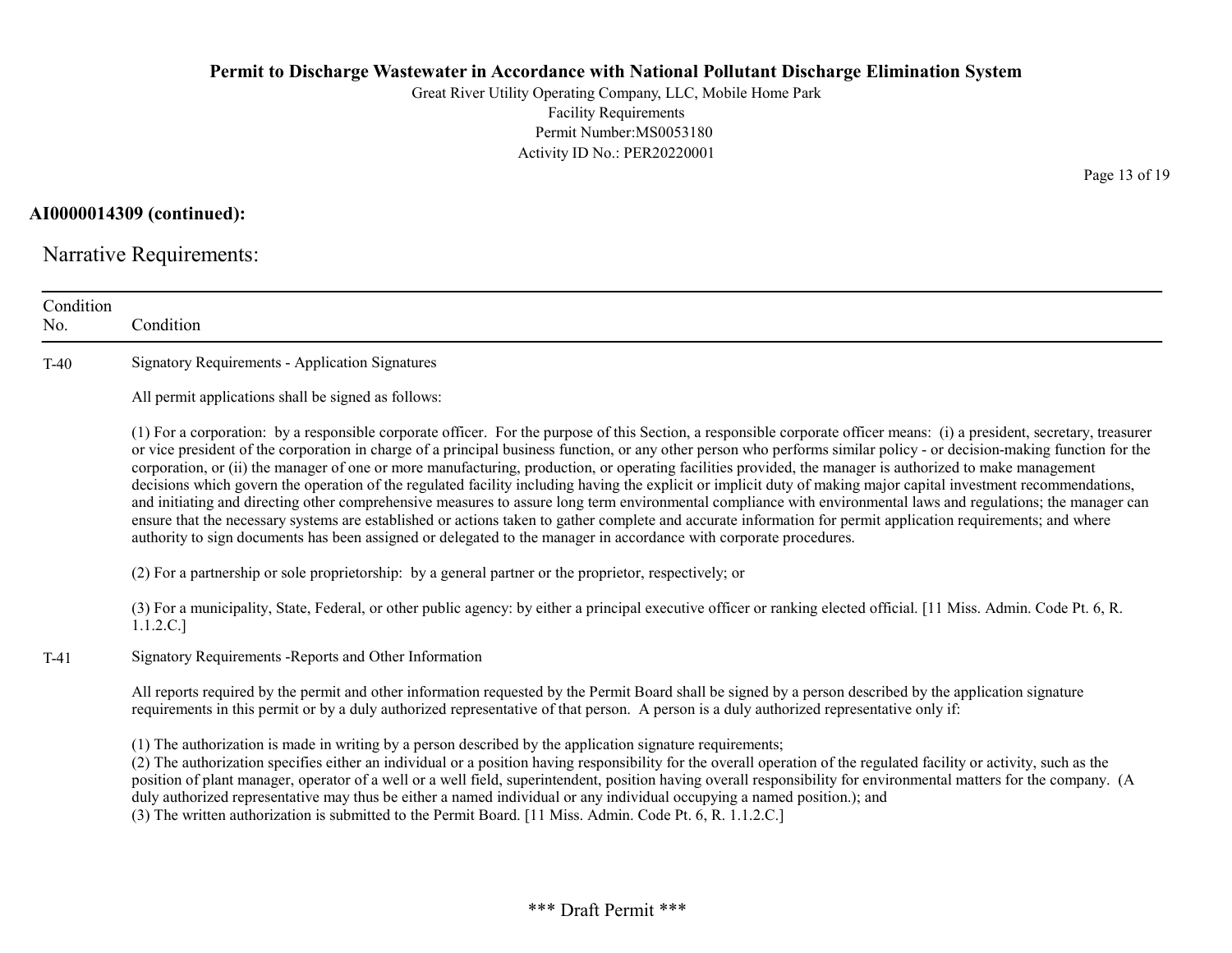Great River Utility Operating Company, LLC, Mobile Home Park Facility Requirements Permit Number:MS0053180 Activity ID No.: PER20220001

### AI0000014309 (continued):

Narrative Requirements:

| Condition<br>No. | Condition                                                                                                                                                                                                                                                                                                                                                                                                                                                                                                                                                                                                                                                                                                                |
|------------------|--------------------------------------------------------------------------------------------------------------------------------------------------------------------------------------------------------------------------------------------------------------------------------------------------------------------------------------------------------------------------------------------------------------------------------------------------------------------------------------------------------------------------------------------------------------------------------------------------------------------------------------------------------------------------------------------------------------------------|
| $T-42$           | Signatory Requirements - Changes to Authorization                                                                                                                                                                                                                                                                                                                                                                                                                                                                                                                                                                                                                                                                        |
|                  | If an authorization under the signatory requirements of this permit is no longer accurate because a different individual or position has responsibility for the overall<br>operation of the facility, a new authorization satisfying the signatory requirements of this permit must be submitted to the Permit Board prior to or together with any<br>reports, information, or applications. [11 Miss. Admin. Code Pt. 6, R. 1.1.2.C.]                                                                                                                                                                                                                                                                                   |
| $T-43$           | Signatory Requirements - Certification                                                                                                                                                                                                                                                                                                                                                                                                                                                                                                                                                                                                                                                                                   |
|                  | Any person signing a document under the signatory requirements stated in this permit shall make the following certification:                                                                                                                                                                                                                                                                                                                                                                                                                                                                                                                                                                                             |
|                  | "I certify under penalty of law that this document and all attachments were prepared under the direction or supervision in accordance with a system designed to<br>assure that qualified personnel properly gather and evaluate the information submitted. Based on my inquiry of the person or persons who manage the system, or<br>those persons directly responsible for gathering the information, the information submitted is, to the best of my knowledge and belief, true, accurate, and complete.<br>I am aware that there are significant penalties for submitting false information, including the possibility of fine and imprisonment for knowing violations." [11 Miss.<br>Admin. Code Pt. 6, R. 1.1.2.C.] |
| $T-44$           | Availability of Records<br>Except for information deemed to be confidential under the Mississippi Code Ann. 49-17-39 and 40 CFR 123.41, file information relating to this permit shall be<br>made available for public inspection and copying during normal business hours at the office of the Department of Environmental Quality in Jackson, Mississippi.<br>Written request must be provided in accordance with policies developed by the Commission and must state, specifically, records proposed for review, date proposed<br>for review and copying requirements. [11 Miss. Admin. Code Pt. 6, R. 1.1.3.E.]                                                                                                      |
| $T-45$           | Duty to Provide Information                                                                                                                                                                                                                                                                                                                                                                                                                                                                                                                                                                                                                                                                                              |
|                  | The permittee shall furnish to the Permit Board within a reasonable time any relevant information which the Permit Board may request to determine whether cause<br>exists for modifying, revoking and reissuing, or terminating the permit, or to determine compliance with the permit. The permittee shall also furnish to the Permit<br>Board upon request, copies of records required to be kept by the permit. [11 Miss. Admin. Code Pt. 6, R. 1.1.4.A(16).]                                                                                                                                                                                                                                                         |

Page 14 of 19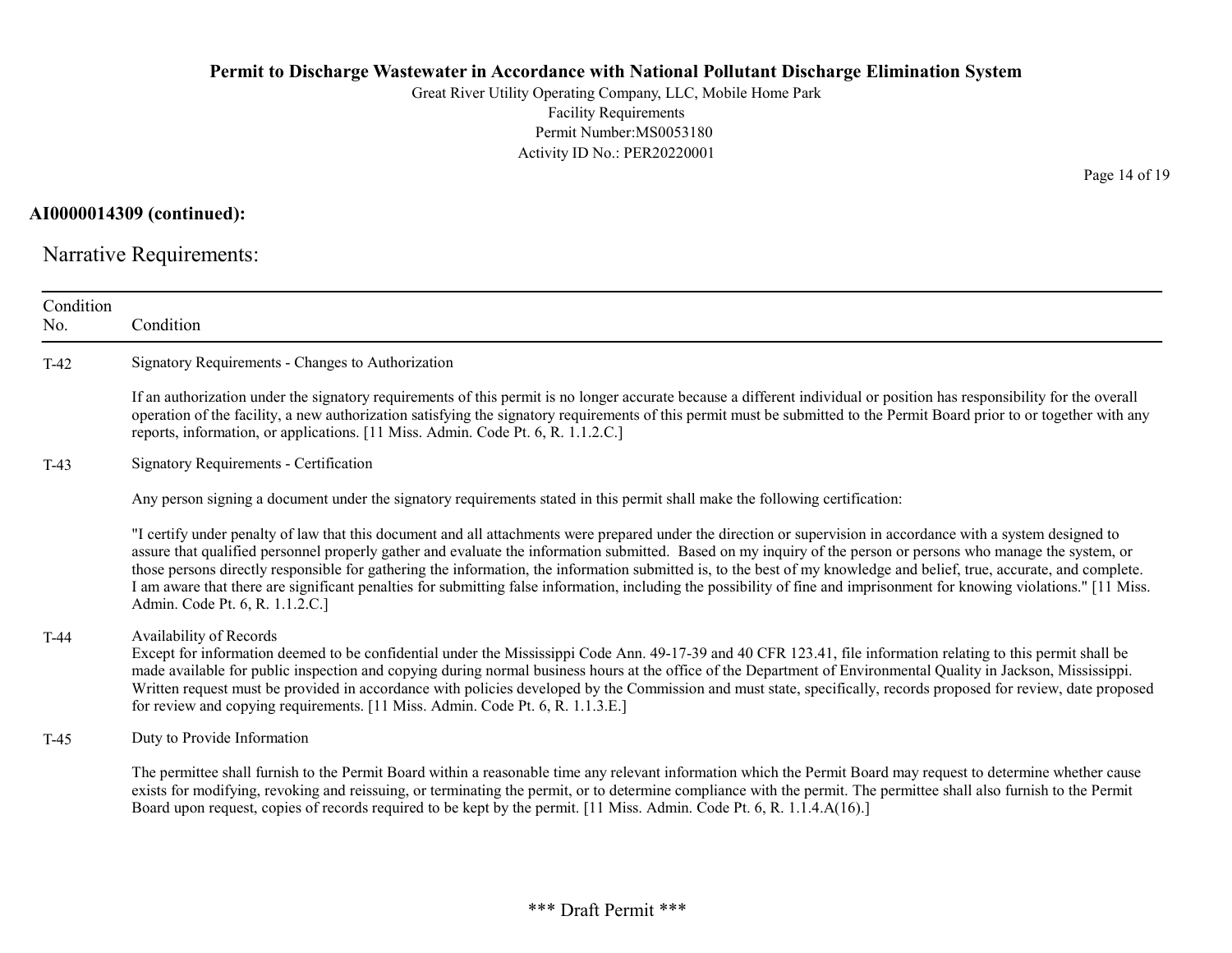Great River Utility Operating Company, LLC, Mobile Home Park Facility Requirements Permit Number:MS0053180 Activity ID No.: PER20220001

AI0000014309 (continued):

Narrative Requirements:

| Condition<br>No. | Condition                                                                                                                                                                                                                                                                                                                                                                                                                                                                                                                                                                                                                                                                            |
|------------------|--------------------------------------------------------------------------------------------------------------------------------------------------------------------------------------------------------------------------------------------------------------------------------------------------------------------------------------------------------------------------------------------------------------------------------------------------------------------------------------------------------------------------------------------------------------------------------------------------------------------------------------------------------------------------------------|
| $T-46$           | <b>Toxic Pollutants</b>                                                                                                                                                                                                                                                                                                                                                                                                                                                                                                                                                                                                                                                              |
|                  | The permittee shall comply with any toxic effluent standard or prohibition (including any schedule of compliance specified in such effluent standard or prohibition)<br>established under Section 307(a) of the Federal Water Pollution Control Act. [11 Miss. Admin. Code Pt. 6, R. 1.1.4.A(26).]                                                                                                                                                                                                                                                                                                                                                                                   |
| $T-47$           | Toxic Pollutants Notification Requirements                                                                                                                                                                                                                                                                                                                                                                                                                                                                                                                                                                                                                                           |
|                  | The permittee shall comply with the applicable provisions of 40 CFR 122.42. [11 Miss. Admin. Code Pt. 6, R. 1.1.4.A(26).]                                                                                                                                                                                                                                                                                                                                                                                                                                                                                                                                                            |
| $T-48$           | Civil and Criminal Liability                                                                                                                                                                                                                                                                                                                                                                                                                                                                                                                                                                                                                                                         |
|                  | (1) Any person who violates a term, condition or schedule of compliance contained within this permit or the Mississippi Water Pollution Control Law is subject to<br>the actions defined by law.<br>(2) Except as provided in permit conditions on "Bypassing" and "Upsets", nothing in this permit shall be construed to relieve the permittee from civil or criminal<br>penalties for noncompliance.<br>(3) It shall not be the defense of the permittee in an enforcement action that it would have been necessary to halt or reduce the permitted activity in order to maintain<br>compliance with the conditions of this permit. [11 Miss. Admin. Code Pt. 6, R. 1.1.4.A(24).)] |
| $T-49$           | Oil and Hazardous Substance Liability                                                                                                                                                                                                                                                                                                                                                                                                                                                                                                                                                                                                                                                |
|                  | Nothing in this permit shall be construed to preclude the institution of any legal action or relieve the permittee from any responsibilities, liabilities, or penalties to<br>which the permittee is or may be subject to under Section 311 of the Federal Water Pollution Control Act and applicable provisions under Mississippi Law<br>pertaining to transportation, storage, treatment, or spillage of oil or hazardous substances. [11 Miss. Admin. Code Pt. 6, R. 1.1.4.A(23).]                                                                                                                                                                                                |
| $T-50$           | Property Rights                                                                                                                                                                                                                                                                                                                                                                                                                                                                                                                                                                                                                                                                      |
|                  | The issuance of this permit does not convey any property rights in either real or personal property, or any exclusive privileges, nor does it authorize any injury to<br>private property or any invasion of personal rights, nor any infringement of Federal, State, or local laws or regulations. [11 Miss. Admin. Code Pt. 6, R. 1.1.5.<br>E.                                                                                                                                                                                                                                                                                                                                     |

Page 15 of 19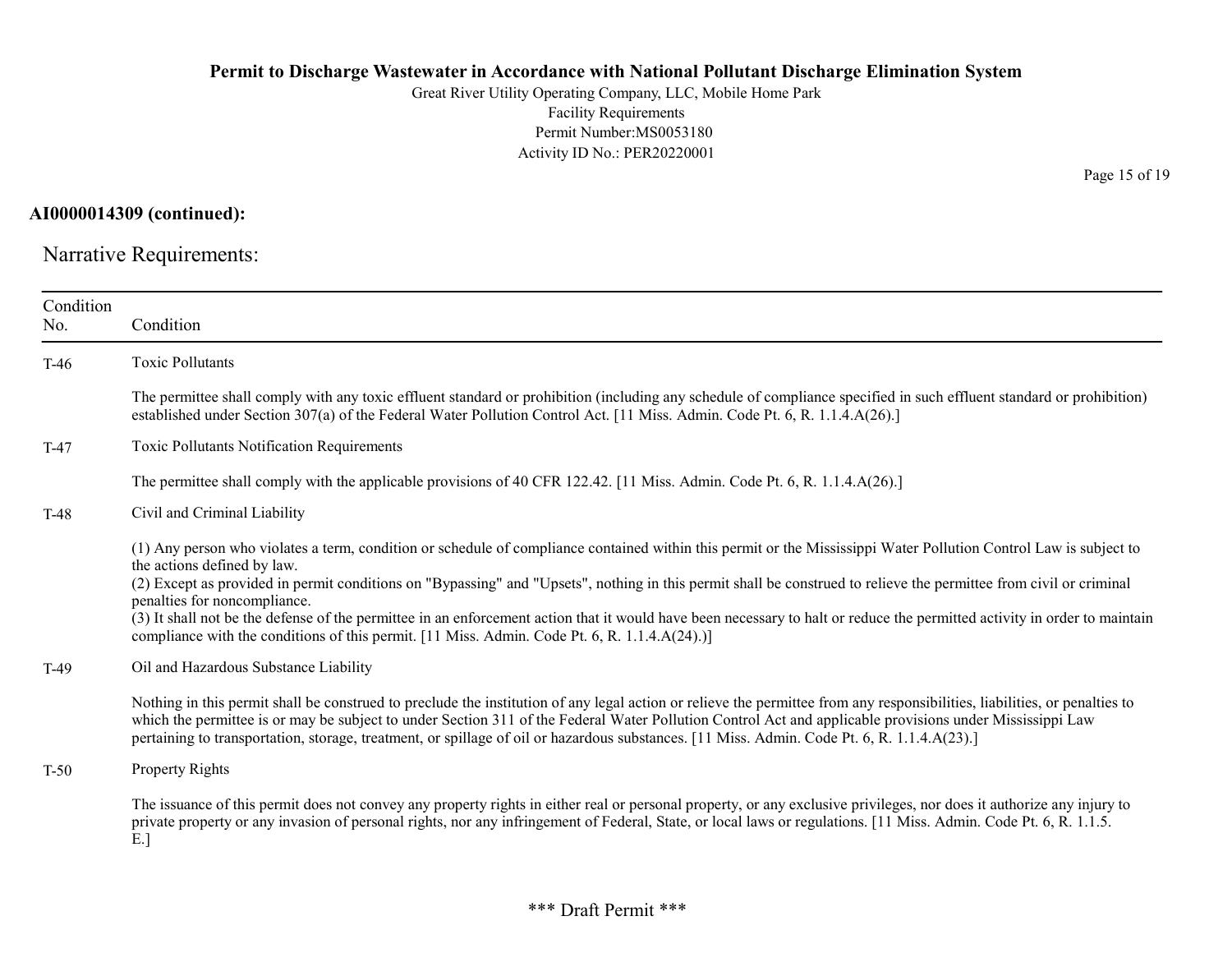Great River Utility Operating Company, LLC, Mobile Home Park Facility Requirements Permit Number:MS0053180 Activity ID No.: PER20220001

AI0000014309 (continued):

Narrative Requirements:

| Condition<br>No. | Condition                                                                                                                                                                                                                                                                                                                                                                                                                                                                                                                                                                                                                                                                                                                                                                                                                                                                                                                                                            |
|------------------|----------------------------------------------------------------------------------------------------------------------------------------------------------------------------------------------------------------------------------------------------------------------------------------------------------------------------------------------------------------------------------------------------------------------------------------------------------------------------------------------------------------------------------------------------------------------------------------------------------------------------------------------------------------------------------------------------------------------------------------------------------------------------------------------------------------------------------------------------------------------------------------------------------------------------------------------------------------------|
| $T-51$           | Severability                                                                                                                                                                                                                                                                                                                                                                                                                                                                                                                                                                                                                                                                                                                                                                                                                                                                                                                                                         |
|                  | The provisions of this permit are severable. If any provision of this permit, or the application of any provision of this permit to any circumstances, is challenged or<br>held invalid, the validity of the remaining permit provisions and/or portions thereof or their application to other persons or sets of circumstances, shall not be<br>affected thereby. [11 Miss. Admin. Code Pt. 6, R. 1.1.4.A(25).]                                                                                                                                                                                                                                                                                                                                                                                                                                                                                                                                                     |
| $T-52$           | Protection of Confidential Information                                                                                                                                                                                                                                                                                                                                                                                                                                                                                                                                                                                                                                                                                                                                                                                                                                                                                                                               |
|                  | (1) Pursuant to Miss. Code Ann. '49-17-39 and 40 CFR 123.41, the Permit Board shall make available to the public all information contained on any form and all<br>public comments on such information. Effluent data and information concerning air or water quality shall also be made available to the public. Information that is<br>determined by the Commission to be trade secrets shall not be disclosed to the public without prior consent of the source of such information. When a claim of<br>confidentiality is made by a person in accordance with the provisions of Miss. Code Ann. '49-17-39, a recommendation on the questions of confidentiality shall be<br>made by the Commission and forwarded to the Regional Administrator (or his/her designee) of EPA for his concurrence in such determination of confidentiality. [11<br>Miss. Admin. Code Pt. 6, R. 1.1.3.F.]                                                                            |
| $T-53$           | Protection of Confidential Information-continued                                                                                                                                                                                                                                                                                                                                                                                                                                                                                                                                                                                                                                                                                                                                                                                                                                                                                                                     |
|                  | (2) A copy of a State, UIC, or NPDES permit application, public notice, fact sheet, draft permit and other forms relating thereto, including written public comment<br>and other reports, files and information relating to the application not classified as confidential information by the Commission pursuant to part (1) of this<br>requirement, shall be available for public inspection and copying during normal business hours at the office of the Department in Jackson, Mississippi. [11 Miss.<br>Admin. Code Pt. 6, R. 1.1.3.F.]                                                                                                                                                                                                                                                                                                                                                                                                                        |
| $T-54$           | Protection of Confidential Information-continued                                                                                                                                                                                                                                                                                                                                                                                                                                                                                                                                                                                                                                                                                                                                                                                                                                                                                                                     |
|                  | (3) Upon determination by the Commission that information submitted by a permit applicant is entitled to protection against disclosure as trade secrets, the<br>information shall be so labeled and otherwise handled as confidential. Copies of the information and a notice of the Commission's action shall be forwarded to the<br>Regional Administrator (or his/her designee). In making its determination of entitlement to protection as a trade secret, the Commission shall follow the procedure<br>set forth in Miss. Code Ann. '49-17-39. In the event the Commission denies the claim of confidentiality, the applicant shall have, upon notification thereof, the right<br>to appeal the Commission's determination in the same manner provided for other orders of the Commission. No disclosure, except to EPA, shall be allowed until<br>any appeal from the determination of the Commission is completed. [11 Miss. Admin. Code Pt. 6, R. 1.1.3.F.] |

Page 16 of 19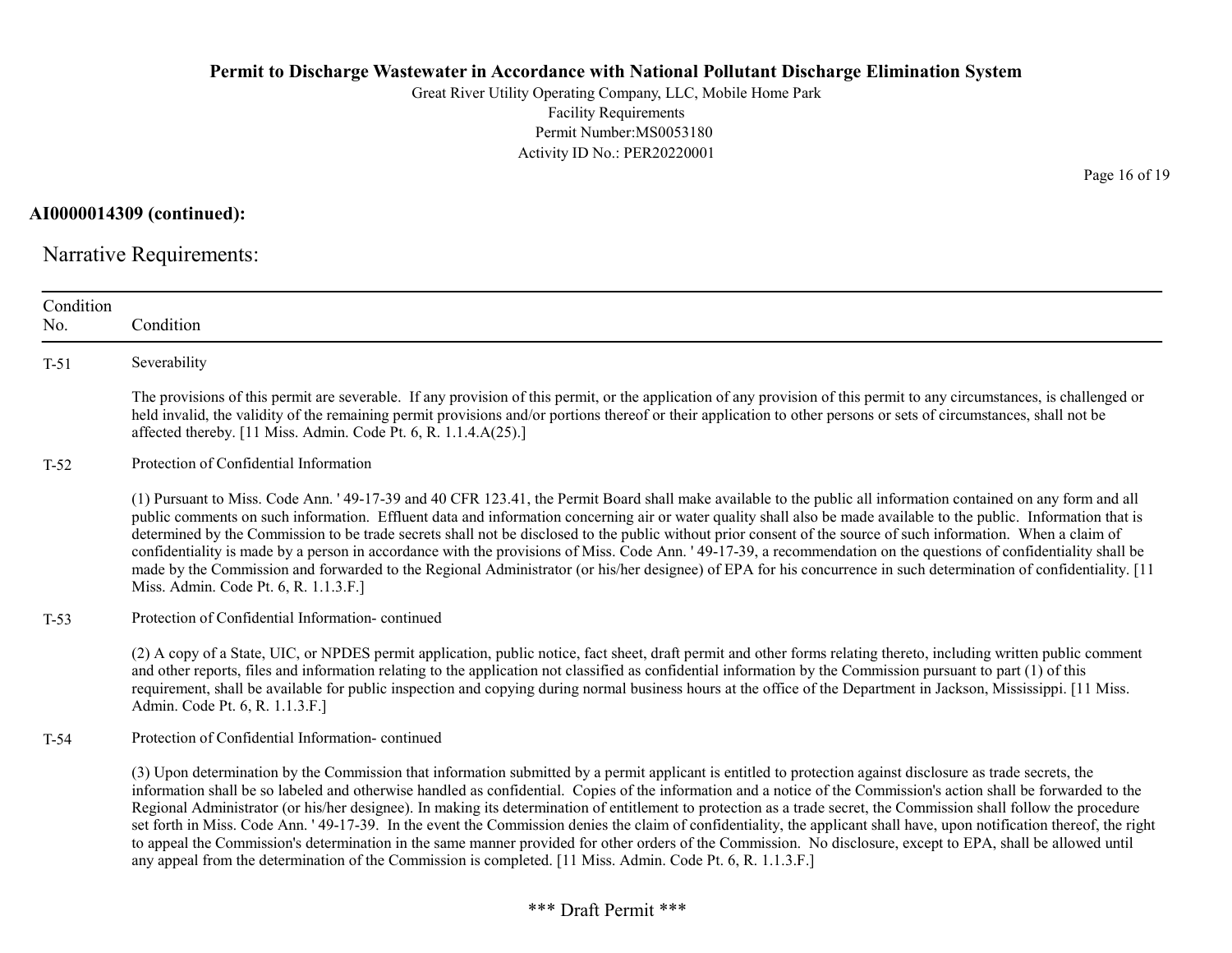Great River Utility Operating Company, LLC, Mobile Home Park Facility Requirements Permit Number:MS0053180 Activity ID No.: PER20220001

### AI0000014309 (continued):

Narrative Requirements:

| Condition<br>No. | Condition                                                                                                                                                                                                                                                                                                                                                                                                                                                                                                                                                                                                                                                                                                                                                                                                                                                                                                                                          |
|------------------|----------------------------------------------------------------------------------------------------------------------------------------------------------------------------------------------------------------------------------------------------------------------------------------------------------------------------------------------------------------------------------------------------------------------------------------------------------------------------------------------------------------------------------------------------------------------------------------------------------------------------------------------------------------------------------------------------------------------------------------------------------------------------------------------------------------------------------------------------------------------------------------------------------------------------------------------------|
| $T-55$           | Spill Prevention and Best Management Plans                                                                                                                                                                                                                                                                                                                                                                                                                                                                                                                                                                                                                                                                                                                                                                                                                                                                                                         |
|                  | Any permittee which has above ground bulk storage capacity, of more than 1320 gallons or any single container with a capacity greater than 660 gallons, of<br>materials and/or liquids (including but not limited to, all raw, finished and/or waste material) with chronic or acute potential for pollution impact on waters of the<br>State and not subject to Mississippi Hazardous Waste Management Regulations or 40 CFR 112 (Oil Pollution Prevention) regulations shall provide secondary<br>containment as found in 40 CFR 112 or equivalent protective measures such as trenches or waterways which would conduct any tank releases to a permitted<br>treatment system or sufficient equalization or treatment capacity needed to prevent chronic/acute pollution impact. [11 Miss. Admin. Code Pt. 6, R. 1.1.4.A(12)(a).]                                                                                                                |
| $T-56$           | Reopener Clause                                                                                                                                                                                                                                                                                                                                                                                                                                                                                                                                                                                                                                                                                                                                                                                                                                                                                                                                    |
|                  | This permit shall be modified, or alternately, revoked and reissued, to comply with any applicable effluent standard, limitation or storm water regulation issued or<br>approved under Section $301(b)(2)(C)$ , and (D), $304(b)(2)$ , $307(a)(2)$ and $402(p)$ of the Federal Water Pollution Control Act if the effluent standard, limitation or<br>regulation so issued or approved:                                                                                                                                                                                                                                                                                                                                                                                                                                                                                                                                                            |
|                  | 1. Contains different conditions or is otherwise more stringent than any effluent limitation in the permit; or<br>2. Controls any pollutant not limited in the permit.<br>3. This permit shall be modified to reflect any additional or otherwise more stringent limitations and additional monitoring as determined to be necessary by the<br>results of a Completed TMDL. [11 Miss. Admin. Code Pt. 6, R. 1.1.4.F(1).]                                                                                                                                                                                                                                                                                                                                                                                                                                                                                                                           |
| $T-57$           | <b>Closure Requirements</b>                                                                                                                                                                                                                                                                                                                                                                                                                                                                                                                                                                                                                                                                                                                                                                                                                                                                                                                        |
|                  | Should the permittee decide to permanently close and abandon the premises upon which it operates, it shall provide a Closure Plan to the Permit Board no later than<br>90 days prior to doing so. This Closure Plan shall address how and when all manufactured products, by-products, raw materials, stored chemicals, and solid and<br>liquid waste and residues will be removed from the premises or permanently disposed of on site such that no potential environmental hazard to the waters of the<br>State will be presented. Closure plan(s) submitted to and approved by Mississippi Department of Environmental Quality for compliance with other environmental<br>regulations will satisfy the closure requirements for those items specifically addressed in the closure plan(s) as long as the closure does not present a potential for<br>environmental hazard to waters of the State. [11 Miss. Admin. Code Pt. 6, R. 1.1.4.A(11).] |

Page 17 of 19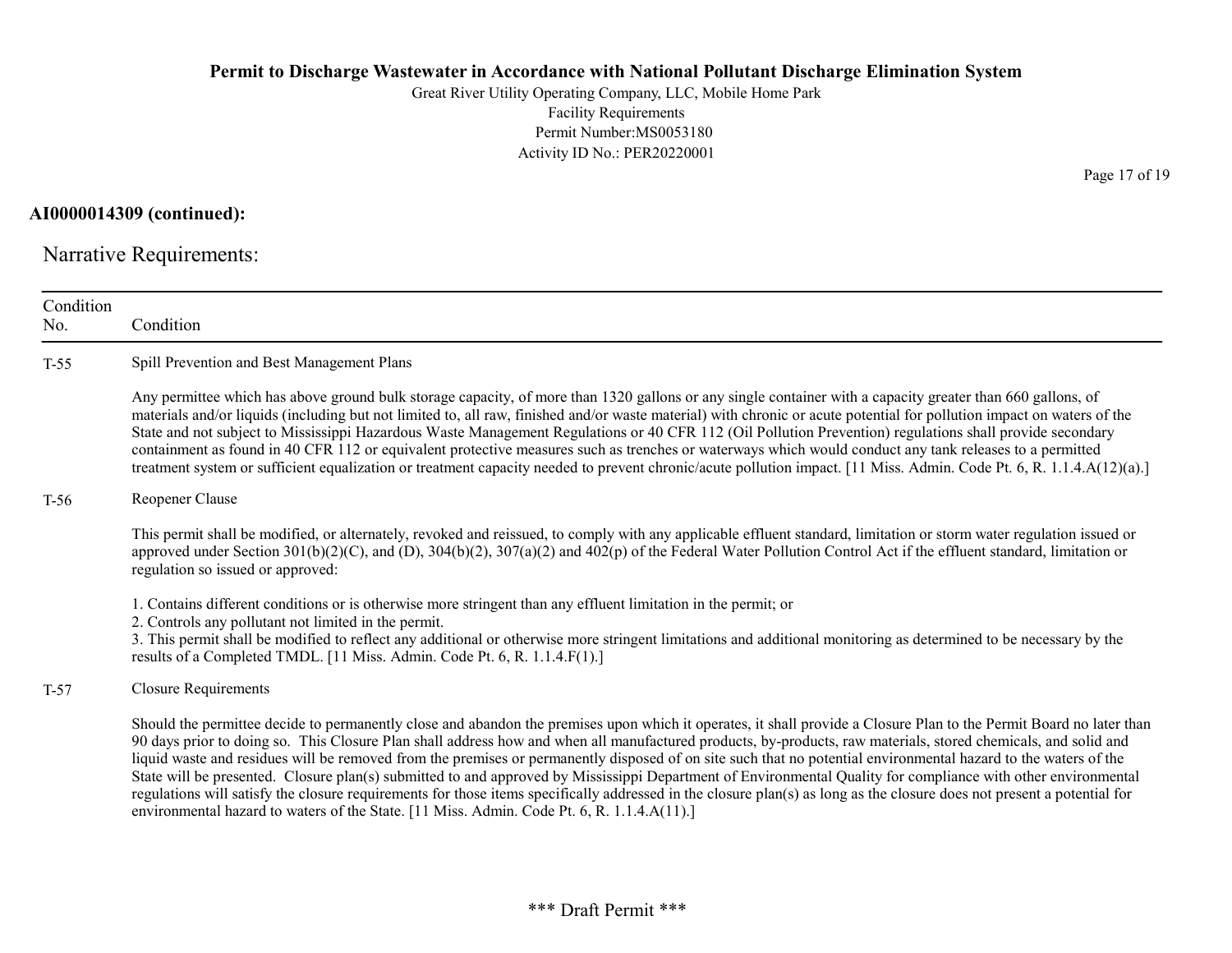Great River Utility Operating Company, LLC, Mobile Home Park Facility Requirements Permit Number:MS0053180 Activity ID No.: PER20220001

AI0000014309 (continued):

Narrative Requirements:

| Condition<br>No. | Condition                                                                                                                                                                                                                                                                                                                                          |
|------------------|----------------------------------------------------------------------------------------------------------------------------------------------------------------------------------------------------------------------------------------------------------------------------------------------------------------------------------------------------|
| T-58             | Permit Actions                                                                                                                                                                                                                                                                                                                                     |
|                  | The permit may be modified, revoked and reissued, or terminated for cause. The filing of a request by the permittee for a permit modification, revocation and<br>reissuance, or termination, or a modification of planned changes or anticipated noncompliance, does not stay any permit condition. [11 Miss. Admin. Code Pt. 6, R.<br>1.1.5.C(5). |

Page 18 of 19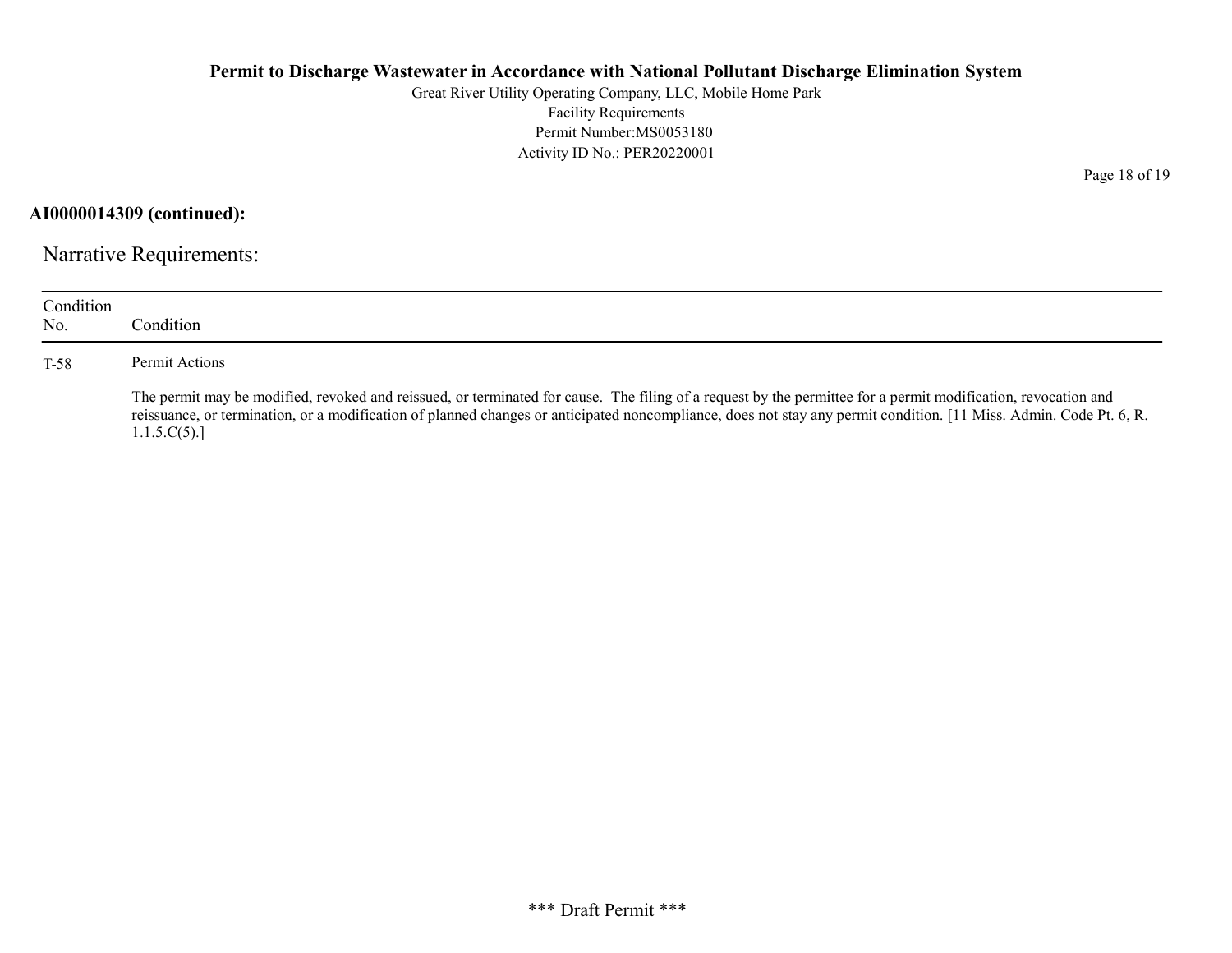Great River Utility Operating Company, LLC, Mobile Home Park Facility Requirements Permit Number:MS0053180 Activity ID No.: PER20220001

Page 19 of 19

#### RPNT0000000001 (MS0053180 - 001) Outfall 001 (Domestic Wastewater Discharge):

Submittal/Action Requirements:

| Condition<br>No. | Condition                                                                                                                                                                                             |
|------------------|-------------------------------------------------------------------------------------------------------------------------------------------------------------------------------------------------------|
| $S-1$            | The Permittee shall submit analytical results on an annual Discharge Monitoring Report (DMR) : Due annually by the 28th of January. [11 Miss. Admin. Code Pt. 6,<br>Ch. 1, Subch. 1. $1.1.4.A(15)c$ ] |